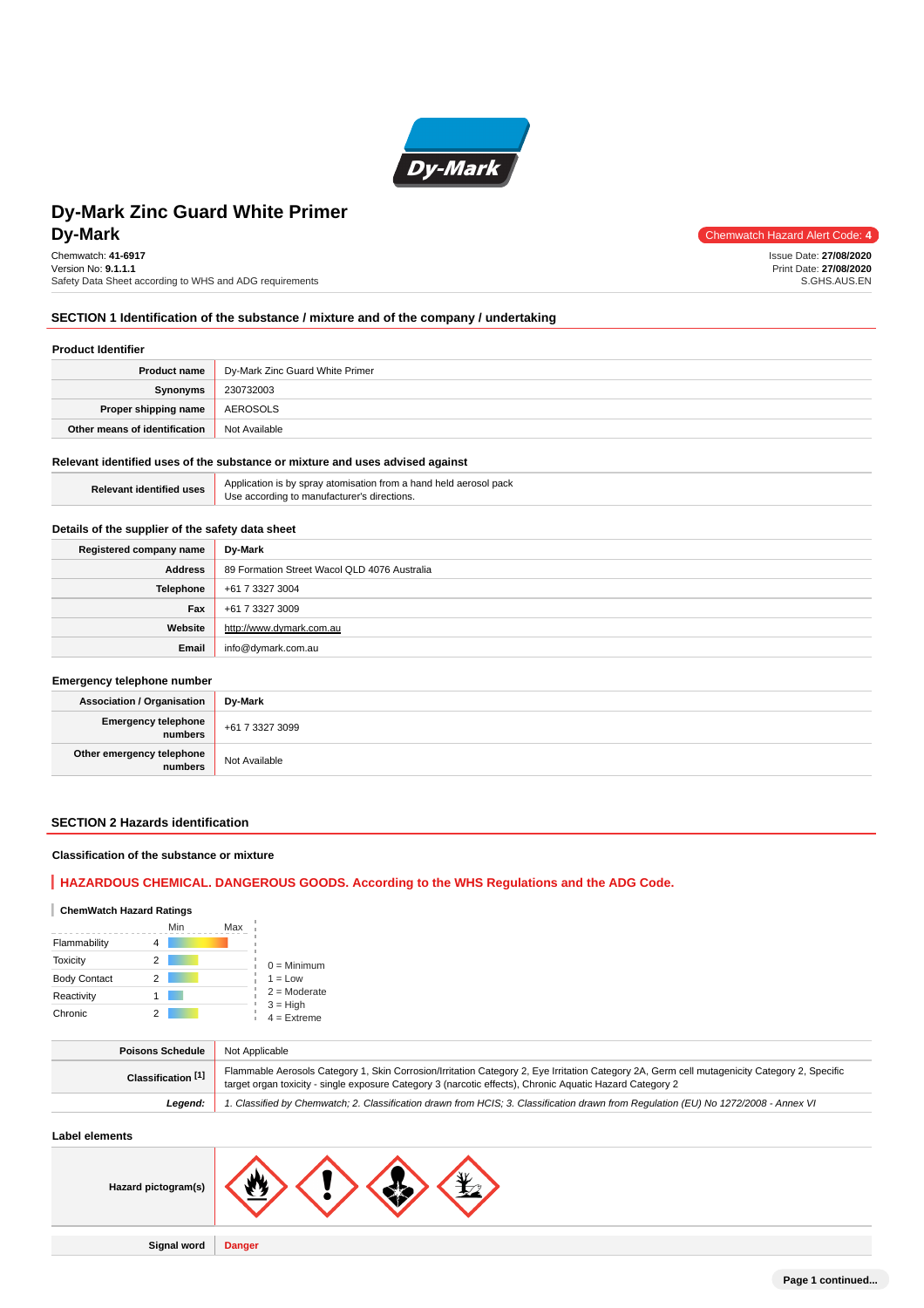# **Hazard statement(s)**

| H <sub>222</sub> | Extremely flammable aerosol.                     |  |
|------------------|--------------------------------------------------|--|
| H315             | Causes skin irritation.                          |  |
| H319             | Causes serious eye irritation.                   |  |
| H341             | Suspected of causing genetic defects.            |  |
| H336             | May cause drowsiness or dizziness.               |  |
| H411             | Toxic to aquatic life with long lasting effects. |  |
| <b>AUH044</b>    | Risk of explosion if heated under confinement.   |  |

### **Precautionary statement(s) Prevention**

| P <sub>201</sub> | Obtain special instructions before use.                                    |  |
|------------------|----------------------------------------------------------------------------|--|
| P210             | Keep away from heat/sparks/open flames/hot surfaces. - No smoking.         |  |
| P211             | Do not spray on an open flame or other ignition source.                    |  |
| P <sub>251</sub> | Pressurized container: Do not pierce or burn, even after use.              |  |
| P271             | Use only outdoors or in a well-ventilated area.                            |  |
| P281             | Use personal protective equipment as required.                             |  |
| P <sub>261</sub> | Avoid breathing mist/vapours/spray.                                        |  |
| P273             | Avoid release to the environment.                                          |  |
| P280             | Wear protective gloves/protective clothing/eye protection/face protection. |  |

### **Precautionary statement(s) Response**

| P308+P313      | IF exposed or concerned: Get medical advice/attention.                                                                           |  |  |
|----------------|----------------------------------------------------------------------------------------------------------------------------------|--|--|
| P321           | Specific treatment (see advice on this label).                                                                                   |  |  |
| P362           | Take off contaminated clothing and wash before reuse.                                                                            |  |  |
| P305+P351+P338 | IF IN EYES: Rinse cautiously with water for several minutes. Remove contact lenses, if present and easy to do. Continue rinsing. |  |  |
| P312           | Call a POISON CENTER or doctor/physician if you feel unwell.                                                                     |  |  |
| P337+P313      | If eye irritation persists: Get medical advice/attention.                                                                        |  |  |
| P391           | Collect spillage.                                                                                                                |  |  |
| P302+P352      | IF ON SKIN: Wash with plenty of water and soap.                                                                                  |  |  |
| P304+P340      | IF INHALED: Remove victim to fresh air and keep at rest in a position comfortable for breathing.                                 |  |  |
| P332+P313      | If skin irritation occurs: Get medical advice/attention.                                                                         |  |  |

#### **Precautionary statement(s) Storage**

| P405                                                                          | Store locked up.                                                             |  |
|-------------------------------------------------------------------------------|------------------------------------------------------------------------------|--|
| P410+P412                                                                     | Protect from sunlight. Do not expose to temperatures exceeding 50 °C/122 °F. |  |
| Store in a well-ventilated place. Keep container tightly closed.<br>P403+P233 |                                                                              |  |

#### **Precautionary statement(s) Disposal**

**P501** Dispose of contents/container to authorised hazardous or special waste collection point in accordance with any local regulation.

# **SECTION 3 Composition / information on ingredients**

#### **Substances**

See section below for composition of Mixtures

# **Mixtures**

| <b>CAS No</b> | %[weight] | Name                                      |
|---------------|-----------|-------------------------------------------|
| 1330-20-7     | 10-30     | xylene                                    |
| Not Available | 10-30     | resin, proprietary                        |
| Not Available | 10-30     | filler                                    |
| 13463-67-7    | $1 - 10$  | titanium dioxide                          |
| 7779-90-0     | $1 - 10$  | zinc phosphate                            |
| 64742-95-6.   | $1 - 10$  | naphtha petroleum, light aromatic solvent |
| 64-17-5       | $1 - 10$  | ethanol                                   |
| 68476-85-7.   | $30 - 60$ | hydrocarbon propellant                    |

# **SECTION 4 First aid measures**

## **Description of first aid measures**

**Eye Contact** If aerosols come in contact with the eyes: Immediately hold the eyelids apart and flush the eye continuously for at least 15 minutes with fresh running water.

Ensure complete irrigation of the eye by keeping eyelids apart and away from eye and moving the eyelids by occasionally lifting the upper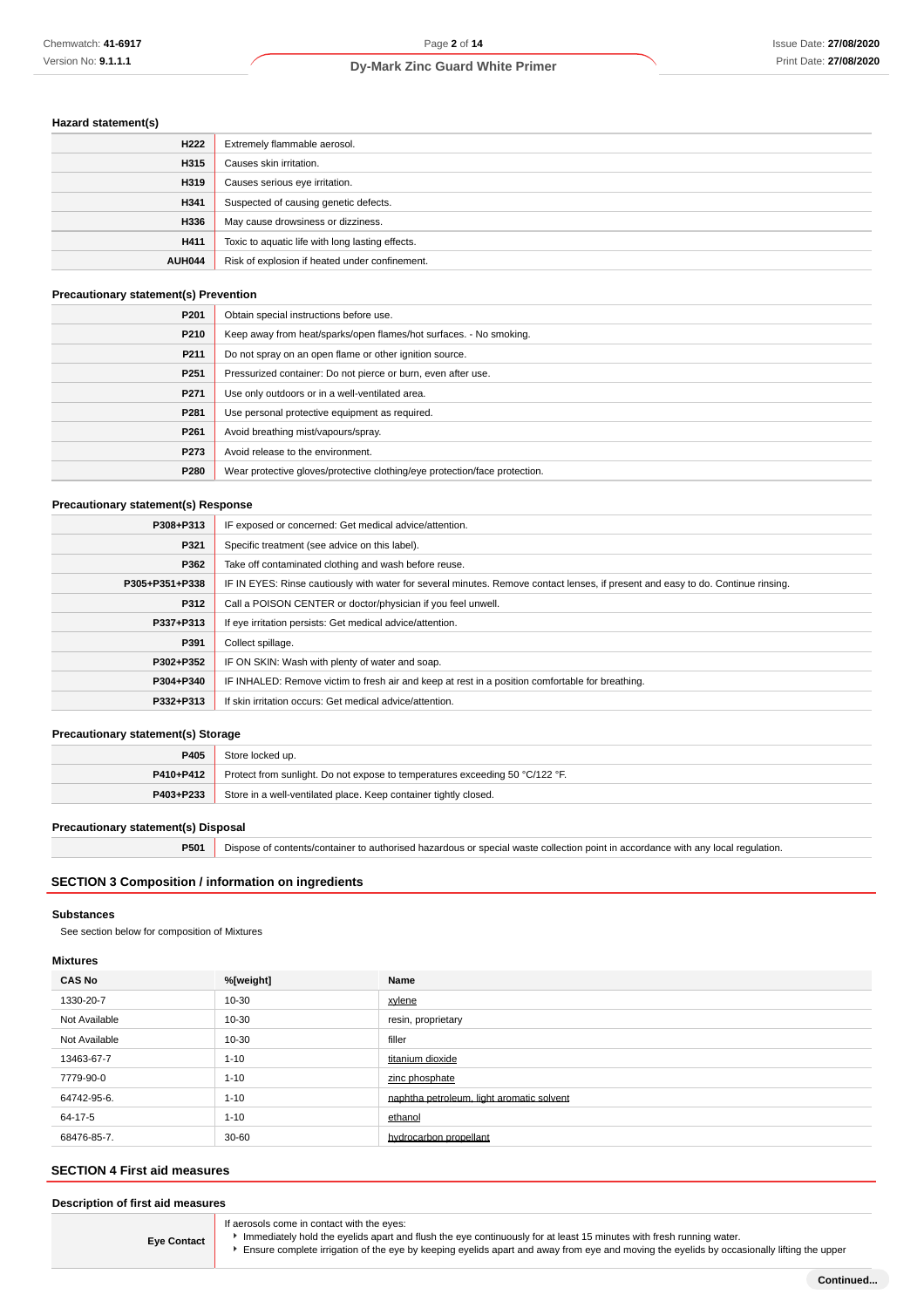|                     | and lower lids.<br>Transport to hospital or doctor without delay.<br>Removal of contact lenses after an eye injury should only be undertaken by skilled personnel.                                                                                                                                                                                                                                                                                                                                                           |
|---------------------|------------------------------------------------------------------------------------------------------------------------------------------------------------------------------------------------------------------------------------------------------------------------------------------------------------------------------------------------------------------------------------------------------------------------------------------------------------------------------------------------------------------------------|
| <b>Skin Contact</b> | If solids or aerosol mists are deposited upon the skin:<br>Flush skin and hair with running water (and soap if available).<br>Remove any adhering solids with industrial skin cleansing cream.<br>DO NOT use solvents.<br>Seek medical attention in the event of irritation.                                                                                                                                                                                                                                                 |
| Inhalation          | If aerosols, fumes or combustion products are inhaled:<br>▶ Remove to fresh air.<br>Lay patient down. Keep warm and rested.<br>Prostheses such as false teeth, which may block airway, should be removed, where possible, prior to initiating first aid procedures.<br>If breathing is shallow or has stopped, ensure clear airway and apply resuscitation, preferably with a demand valve resuscitator, bag-valve<br>mask device, or pocket mask as trained. Perform CPR if necessary.<br>Transport to hospital, or doctor. |
| Ingestion           | Avoid giving milk or oils.<br>Avoid giving alcohol.<br>Not considered a normal route of entry.                                                                                                                                                                                                                                                                                                                                                                                                                               |

#### **Indication of any immediate medical attention and special treatment needed**

Treat symptomatically.

- For acute or short term repeated exposures to xylene:
- Gastro-intestinal absorption is significant with ingestions. For ingestions exceeding 1-2 ml (xylene)/kg, intubation and lavage with cuffed endotracheal tube is recommended. The use of charcoal and cathartics is equivocal.
- Pulmonary absorption is rapid with about 60-65% retained at rest.
- Primary threat to life from ingestion and/or inhalation, is respiratory failure.
- Patients should be quickly evaluated for signs of respiratory distress (e.g. cyanosis, tachypnoea, intercostal retraction, obtundation) and given oxygen. Patients with inadequate tidal volumes or poor arterial blood gases (pO2 < 50 mm Hg or pCO2 > 50 mm Hg) should be intubated.
- Arrhythmias complicate some hydrocarbon ingestion and/or inhalation and electrocardiographic evidence of myocardial injury has been reported; intravenous lines and cardiac monitors should be established in obviously symptomatic patients. The lungs excrete inhaled solvents, so that hyperventilation improves clearance.
- A chest x-ray should be taken immediately after stabilisation of breathing and circulation to document aspiration and detect the presence of pneumothorax.
- Epinephrine (adrenalin) is not recommended for treatment of bronchospasm because of potential myocardial sensitisation to catecholamines. Inhaled cardioselective
- bronchodilators (e.g. Alupent, Salbutamol) are the preferred agents, with aminophylline a second choice. BIOLOGICAL EXPOSURE INDEX - BEI

These represent the determinants observed in specimens collected from a healthy worker exposed at the Exposure Standard (ES or TLV):

| Determinant                    | Index                | Sampling Time       | Comments |
|--------------------------------|----------------------|---------------------|----------|
| Methylhippu-ric acids in urine | 1.5 gm/gm creatinine | End of shift        |          |
|                                | 2 mg/min             | Last 4 hrs of shift |          |

#### **SECTION 5 Firefighting measures**

#### **Extinguishing media**

- **SMALL FIRE:**
- Water spray, dry chemical or CO2
- **LARGE FIRE:** Water spray or fog.
- 

#### **Special hazards arising from the substrate or mixture**

| Avoid contamination with oxidising agents i.e. nitrates, oxidising acids, chlorine bleaches, pool chlorine etc. as ignition may result |  |
|----------------------------------------------------------------------------------------------------------------------------------------|--|
|----------------------------------------------------------------------------------------------------------------------------------------|--|

#### **Advice for firefighters**

| <b>Fire Fighting</b>         | Alert Fire Brigade and tell them location and nature of hazard.<br>May be violently or explosively reactive.<br>• Wear breathing apparatus plus protective gloves.<br>▶ Prevent, by any means available, spillage from entering drains or water course.<br>If safe, switch off electrical equipment until vapour fire hazard removed.<br>▶ Use water delivered as a fine spray to control fire and cool adjacent area.<br>DO NOT approach containers suspected to be hot.<br>Cool fire exposed containers with water spray from a protected location.<br>If safe to do so, remove containers from path of fire.<br>Equipment should be thoroughly decontaminated after use.                                                                                                                                                                                                                                                         |
|------------------------------|-------------------------------------------------------------------------------------------------------------------------------------------------------------------------------------------------------------------------------------------------------------------------------------------------------------------------------------------------------------------------------------------------------------------------------------------------------------------------------------------------------------------------------------------------------------------------------------------------------------------------------------------------------------------------------------------------------------------------------------------------------------------------------------------------------------------------------------------------------------------------------------------------------------------------------------|
| <b>Fire/Explosion Hazard</b> | Liquid and vapour are highly flammable.<br>Severe fire hazard when exposed to heat or flame.<br>• Vapour forms an explosive mixture with air.<br>Severe explosion hazard, in the form of vapour, when exposed to flame or spark.<br>▶ Vapour may travel a considerable distance to source of ignition.<br>Heating may cause expansion or decomposition with violent container rupture.<br>Aerosol cans may explode on exposure to naked flames.<br>Rupturing containers may rocket and scatter burning materials.<br>Hazards may not be restricted to pressure effects.<br>May emit acrid, poisonous or corrosive fumes.<br>• On combustion, may emit toxic fumes of carbon monoxide (CO).<br>Combustion products include:<br>carbon dioxide (CO2)<br>other pyrolysis products typical of burning organic material.<br>Contains low boiling substance: Closed containers may rupture due to pressure buildup under fire conditions. |
| <b>HAZCHEM</b>               | Not Applicable                                                                                                                                                                                                                                                                                                                                                                                                                                                                                                                                                                                                                                                                                                                                                                                                                                                                                                                      |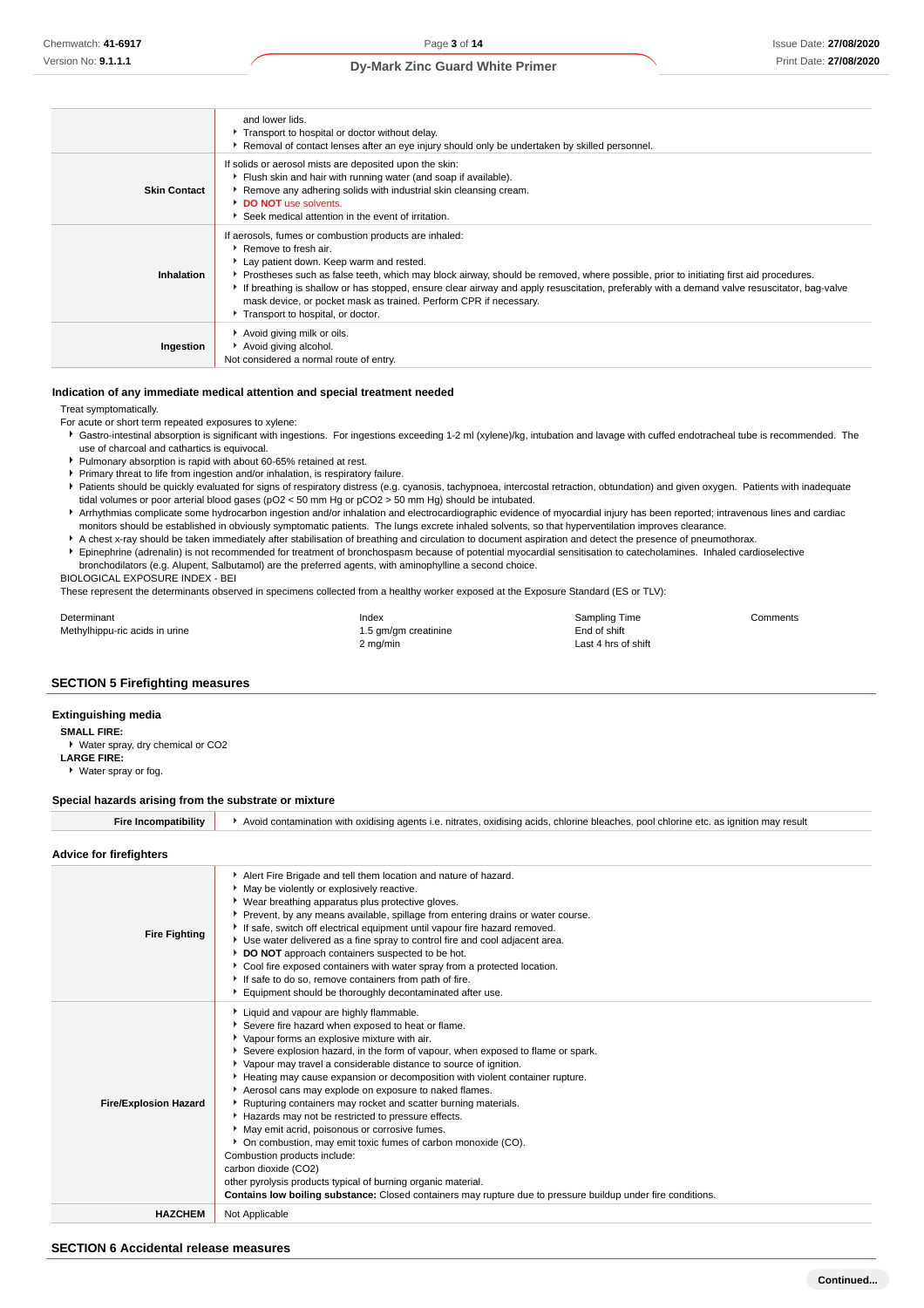**Personal precautions, protective equipment and emergency procedures**

See section 8

#### **Environmental precautions**

See section 12

## **Methods and material for containment and cleaning up**

| <b>Minor Spills</b> | Clean up all spills immediately.<br>Avoid breathing vapours and contact with skin and eyes.<br>▶ Wear protective clothing, impervious gloves and safety glasses.<br>Shut off all possible sources of ignition and increase ventilation.<br>▶ Wipe up.<br>If safe, damaged cans should be placed in a container outdoors, away from all ignition sources, until pressure has dissipated.<br>• Undamaged cans should be gathered and stowed safely.                                                                                                                                                                                                                                                                                                                                                                                                                                                                                                                                                                                          |
|---------------------|--------------------------------------------------------------------------------------------------------------------------------------------------------------------------------------------------------------------------------------------------------------------------------------------------------------------------------------------------------------------------------------------------------------------------------------------------------------------------------------------------------------------------------------------------------------------------------------------------------------------------------------------------------------------------------------------------------------------------------------------------------------------------------------------------------------------------------------------------------------------------------------------------------------------------------------------------------------------------------------------------------------------------------------------|
| <b>Major Spills</b> | DO NOT exert excessive pressure on valve; DO NOT attempt to operate damaged valve.<br>Clear area of personnel and move upwind.<br>Alert Fire Brigade and tell them location and nature of hazard.<br>May be violently or explosively reactive.<br>▶ Wear breathing apparatus plus protective gloves.<br>▶ Prevent, by any means available, spillage from entering drains or water courses<br>No smoking, naked lights or ignition sources.<br>Increase ventilation.<br>Stop leak if safe to do so.<br>▶ Water spray or fog may be used to disperse / absorb vapour.<br>Absorb or cover spill with sand, earth, inert materials or vermiculite.<br>If safe, damaged cans should be placed in a container outdoors, away from ignition sources, until pressure has dissipated.<br>• Undamaged cans should be gathered and stowed safely.<br>Collect residues and seal in labelled drums for disposal.<br>Remove leaking cylinders to a safe place if possible.<br>► Release pressure under safe, controlled conditions by opening the valve. |

Personal Protective Equipment advice is contained in Section 8 of the SDS.

# **SECTION 7 Handling and storage**

| Precautions for safe handling |                                                                                                                                                                                                                                                                                                                                                                                                                                                                                                                                                                                                                                                                                                                                                                                                                                                                                                                                                                                                                                           |
|-------------------------------|-------------------------------------------------------------------------------------------------------------------------------------------------------------------------------------------------------------------------------------------------------------------------------------------------------------------------------------------------------------------------------------------------------------------------------------------------------------------------------------------------------------------------------------------------------------------------------------------------------------------------------------------------------------------------------------------------------------------------------------------------------------------------------------------------------------------------------------------------------------------------------------------------------------------------------------------------------------------------------------------------------------------------------------------|
| Safe handling                 | DO NOT allow clothing wet with material to stay in contact with skin<br>Avoid all personal contact, including inhalation.<br>• Wear protective clothing when risk of exposure occurs.<br>▶ Use in a well-ventilated area.<br>Prevent concentration in hollows and sumps.<br>DO NOT enter confined spaces until atmosphere has been checked.<br>Avoid smoking, naked lights or ignition sources.<br>Avoid contact with incompatible materials.<br>V When handling, DO NOT eat, drink or smoke.<br>DO NOT incinerate or puncture aerosol cans.<br>DO NOT spray directly on humans, exposed food or food utensils.<br>Avoid physical damage to containers.<br>Always wash hands with soap and water after handling.<br>• Work clothes should be laundered separately.<br>Use good occupational work practice.<br>▶ Observe manufacturer's storage and handling recommendations contained within this SDS.<br>Atmosphere should be regularly checked against established exposure standards to ensure safe working conditions are maintained. |
| Other information             | ▶ Keep dry to avoid corrosion of cans. Corrosion may result in container perforation and internal pressure may eject contents of can<br>Store in original containers in approved flammable liquid storage area.<br>DO NOT store in pits, depressions, basements or areas where vapours may be trapped.<br>No smoking, naked lights, heat or ignition sources.<br>Externe containers securely sealed. Contents under pressure.<br>Store away from incompatible materials.<br>Store in a cool, dry, well ventilated area.<br>Avoid storage at temperatures higher than 40 deg C.<br>Store in an upright position.<br>Protect containers against physical damage.<br>• Check regularly for spills and leaks.<br>▶ Observe manufacturer's storage and handling recommendations contained within this SDS.                                                                                                                                                                                                                                     |

## **Conditions for safe storage, including any incompatibilities**

| Suitable container             | Aerosol dispenser.<br>• Check that containers are clearly labelled. |  |  |
|--------------------------------|---------------------------------------------------------------------|--|--|
| <b>Storage incompatibility</b> | Avoid reaction with oxidising agents                                |  |  |
|                                |                                                                     |  |  |



 $X$  — Must not be stored together<br>**0** — May be stored together with

 $-$  May be stored together with specific preventions

**+** — May be stored together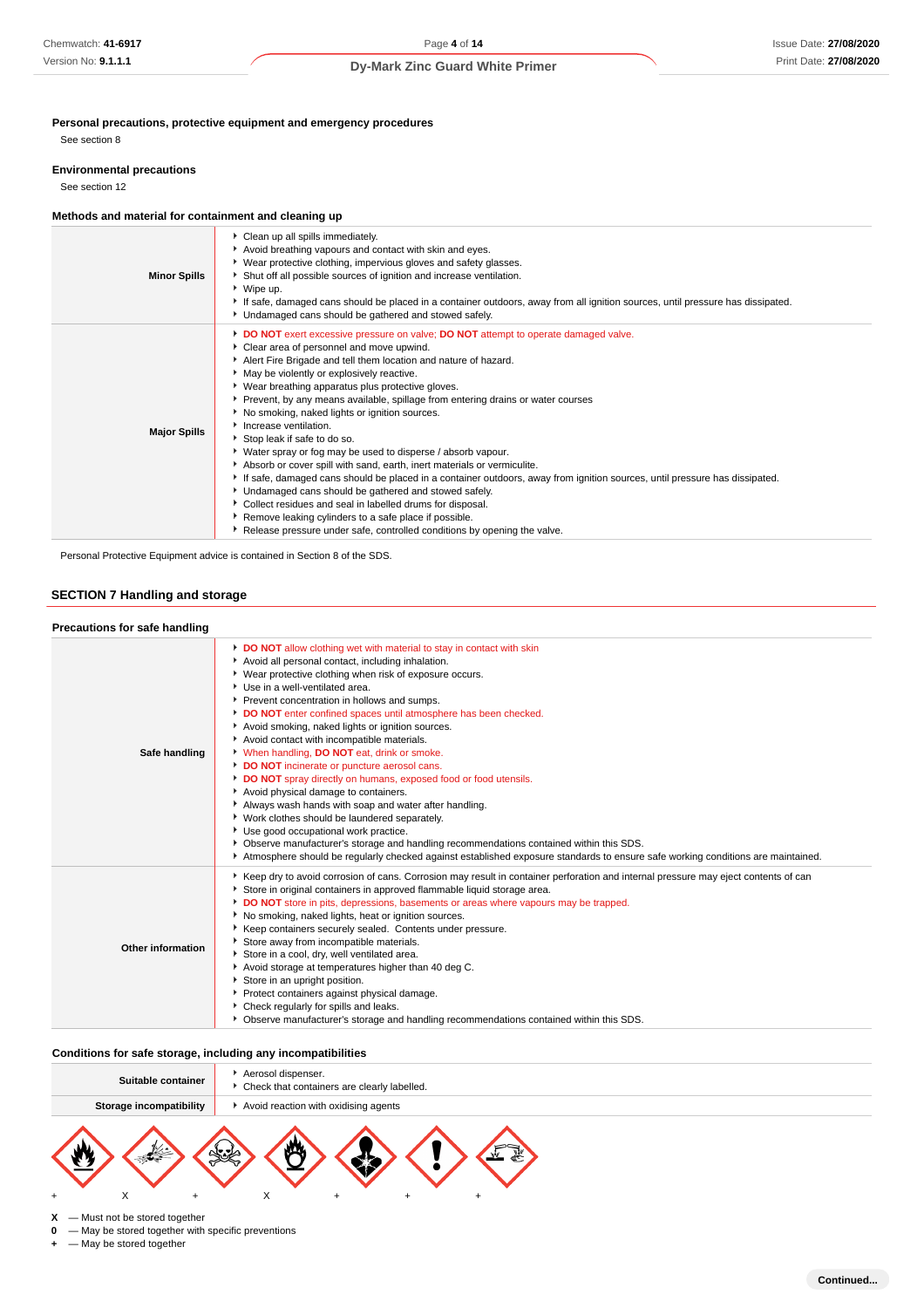# **SECTION 8 Exposure controls / personal protection**

## **Control parameters**

**Occupational Exposure Limits (OEL)**

# **INGREDIENT DATA**

| Source                       | Ingredient                | <b>Material name</b>             | <b>TWA</b>                 | <b>STEL</b>              | Peak             | <b>Notes</b>                                                                                |
|------------------------------|---------------------------|----------------------------------|----------------------------|--------------------------|------------------|---------------------------------------------------------------------------------------------|
| Australia Exposure Standards | xylene                    | Xylene (o-, m-, p-<br>isomers)   | 80 ppm / 350<br>mq/m3      | 655 mg/m3 /<br>$150$ ppm | Not<br>Available | Not Available                                                                               |
| Australia Exposure Standards | titanium dioxide          | Titanium dioxide                 | $10 \text{ mg/m}$          | Not Available            | Not<br>Available | (a) This value is for inhalable dust containing<br>no asbestos and < 1% crystalline silica. |
| Australia Exposure Standards | ethanol                   | Ethyl alcohol                    | 1000 ppm $/$<br>1880 mg/m3 | Not Available            | Not<br>Available | Not Available                                                                               |
| Australia Exposure Standards | hydrocarbon<br>propellant | LPG (liquified<br>petroleum gas) | 1000 ppm /<br>1800 mg/m3   | Not Available            | Not<br>Available | Not Available                                                                               |

### **Emergency Limits**

| Ingredient                                   | <b>Material name</b>                                                                                                                                                                                                                                                                                                         |                     |                   | TEEL-2            | TEEL-3              |  |
|----------------------------------------------|------------------------------------------------------------------------------------------------------------------------------------------------------------------------------------------------------------------------------------------------------------------------------------------------------------------------------|---------------------|-------------------|-------------------|---------------------|--|
| xylene                                       | Xylenes                                                                                                                                                                                                                                                                                                                      |                     |                   | Not<br>Available  | Not<br>Available    |  |
| titanium dioxide                             | Titanium oxide; (Titanium dioxide)                                                                                                                                                                                                                                                                                           |                     | $30 \text{ mg/m}$ | 330<br>mg/m3      | 2,000<br>mg/m3      |  |
| zinc phosphate                               | Zinc phosphate (3:2)                                                                                                                                                                                                                                                                                                         |                     | 12 $mg/m3$        | $36 \text{ mg/m}$ | 220<br>mg/m3        |  |
| naphtha petroleum, light<br>aromatic solvent | Naphtha (coal tar); includes solvent naphtha, petroleum (64742-88-7), naphtha (petroleum) light<br>aliphatic, rubber solvent (64742-89-8), heaevy catalytic cracked (64741-54-4), light straight run<br>(64741-46-4), heavy aliphatic solvent (64742-96-7), high flash aromatic and aromatic solvent<br>naphtha (64742-95-6) |                     |                   | 6,700<br>mg/m3    | 40,000<br>mg/m3     |  |
| ethanol                                      | Ethanol: (Ethyl alcohol)                                                                                                                                                                                                                                                                                                     |                     |                   | Not<br>Available  | 15000*<br>ppm       |  |
| hydrocarbon propellant                       | Liquified petroleum gas; (L.P.G.)                                                                                                                                                                                                                                                                                            |                     |                   | 2.30E+05<br>ppm   | $4.00E + 05$<br>ppm |  |
| Ingredient                                   | <b>Original IDLH</b>                                                                                                                                                                                                                                                                                                         | <b>Revised IDLH</b> |                   |                   |                     |  |
|                                              |                                                                                                                                                                                                                                                                                                                              |                     |                   |                   |                     |  |
| xylene                                       | 900 ppm<br>Not Available                                                                                                                                                                                                                                                                                                     |                     |                   |                   |                     |  |
| titanium dioxide                             | 5,000 mg/m3<br>Not Available                                                                                                                                                                                                                                                                                                 |                     |                   |                   |                     |  |
| zinc phosphate                               | Not Available<br>Not Available                                                                                                                                                                                                                                                                                               |                     |                   |                   |                     |  |
| naphtha petroleum, light<br>aromatic solvent | Not Available<br>Not Available                                                                                                                                                                                                                                                                                               |                     |                   |                   |                     |  |

ethanol 3,300 ppm Not Available 3,300 ppm Not Available hydrocarbon propellant 2,000 ppm Not Available

# **Exposure controls**

| The basic types of engineering controls are:<br>General exhaust is adequate under normal conditions. If risk of overexposure exists, wear SAA approved respirator. Correct fit is essential to | Engineering controls are used to remove a hazard or place a barrier between the worker and the hazard. Well-designed engineering controls can<br>be highly effective in protecting workers and will typically be independent of worker interactions to provide this high level of protection.<br>Process controls which involve changing the way a job activity or process is done to reduce the risk.<br>Enclosure and/or isolation of emission source which keeps a selected hazard "physically" away from the worker and ventilation that strategically<br>"adds" and "removes" air in the work environment. Ventilation can remove or dilute an air contaminant if designed properly. The design of a<br>ventilation system must match the particular process and chemical or contaminant in use.<br>Employers may need to use multiple types of controls to prevent employee overexposure. |               |  |  |  |
|------------------------------------------------------------------------------------------------------------------------------------------------------------------------------------------------|-------------------------------------------------------------------------------------------------------------------------------------------------------------------------------------------------------------------------------------------------------------------------------------------------------------------------------------------------------------------------------------------------------------------------------------------------------------------------------------------------------------------------------------------------------------------------------------------------------------------------------------------------------------------------------------------------------------------------------------------------------------------------------------------------------------------------------------------------------------------------------------------------|---------------|--|--|--|
| obtain adequate protection.<br>Provide adequate ventilation in warehouse or closed storage areas.                                                                                              |                                                                                                                                                                                                                                                                                                                                                                                                                                                                                                                                                                                                                                                                                                                                                                                                                                                                                                 |               |  |  |  |
| circulating air required to effectively remove the contaminant.                                                                                                                                | Air contaminants generated in the workplace possess varying "escape" velocities which, in turn, determine the "capture velocities" of fresh                                                                                                                                                                                                                                                                                                                                                                                                                                                                                                                                                                                                                                                                                                                                                     |               |  |  |  |
| Type of Contaminant:                                                                                                                                                                           |                                                                                                                                                                                                                                                                                                                                                                                                                                                                                                                                                                                                                                                                                                                                                                                                                                                                                                 |               |  |  |  |
| aerosols, (released at low velocity into zone of active generation)<br>Appropriate engineering                                                                                                 |                                                                                                                                                                                                                                                                                                                                                                                                                                                                                                                                                                                                                                                                                                                                                                                                                                                                                                 | $0.5 - 1$ m/s |  |  |  |
| controls                                                                                                                                                                                       | direct spray, spray painting in shallow booths, gas discharge (active generation into zone of rapid air motion)<br>1-2.5 m/s (200-500 f/min.)                                                                                                                                                                                                                                                                                                                                                                                                                                                                                                                                                                                                                                                                                                                                                   |               |  |  |  |
| Within each range the appropriate value depends on:                                                                                                                                            |                                                                                                                                                                                                                                                                                                                                                                                                                                                                                                                                                                                                                                                                                                                                                                                                                                                                                                 |               |  |  |  |
| Lower end of the range                                                                                                                                                                         | Upper end of the range                                                                                                                                                                                                                                                                                                                                                                                                                                                                                                                                                                                                                                                                                                                                                                                                                                                                          |               |  |  |  |
| 1: Room air currents minimal or favourable to capture                                                                                                                                          | 1: Disturbing room air currents                                                                                                                                                                                                                                                                                                                                                                                                                                                                                                                                                                                                                                                                                                                                                                                                                                                                 |               |  |  |  |
| 2: Contaminants of low toxicity or of nuisance value only.                                                                                                                                     | 2: Contaminants of high toxicity                                                                                                                                                                                                                                                                                                                                                                                                                                                                                                                                                                                                                                                                                                                                                                                                                                                                |               |  |  |  |
| 3: Intermittent, low production.                                                                                                                                                               | 3: High production, heavy use                                                                                                                                                                                                                                                                                                                                                                                                                                                                                                                                                                                                                                                                                                                                                                                                                                                                   |               |  |  |  |
| 4: Large hood or large air mass in motion                                                                                                                                                      | 4: Small hood-local control only                                                                                                                                                                                                                                                                                                                                                                                                                                                                                                                                                                                                                                                                                                                                                                                                                                                                |               |  |  |  |
|                                                                                                                                                                                                | Simple theory shows that air velocity falls rapidly with distance away from the opening of a simple extraction pipe. Velocity generally decreases<br>with the square of distance from the extraction point (in simple cases). Therefore the air speed at the extraction point should be adjusted,<br>accordingly, after reference to distance from the contaminating source. The air velocity at the extraction fan, for example, should be a minimum of<br>1-2 m/s (200-400 f/min.) for extraction of solvents generated in a tank 2 meters distant from the extraction point. Other mechanical<br>considerations, producing performance deficits within the extraction apparatus, make it essential that theoretical air velocities are multiplied by                                                                                                                                         |               |  |  |  |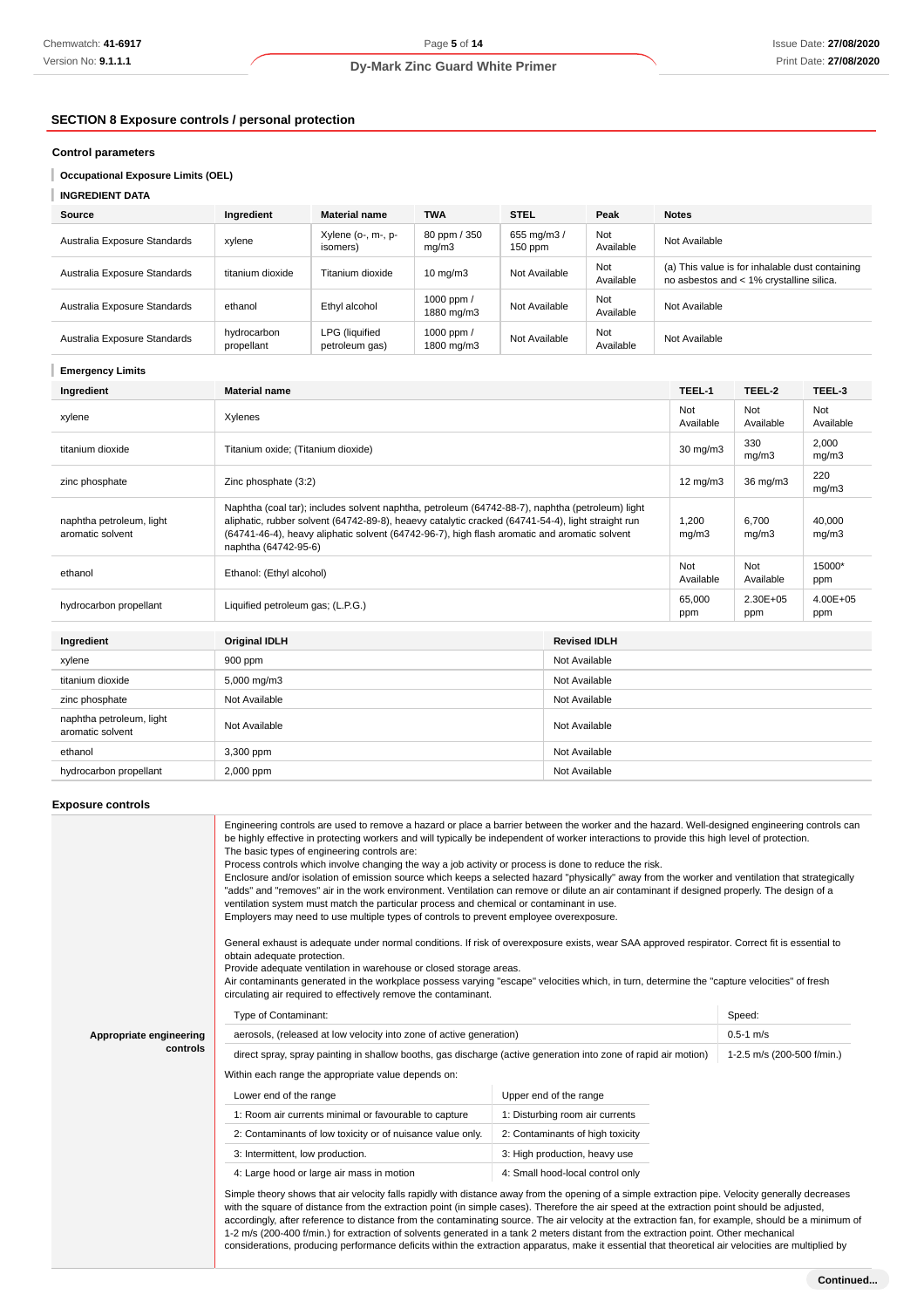| <b>Dy-Mark Zinc Guard White Primer</b> |  |  |  |  |
|----------------------------------------|--|--|--|--|
|----------------------------------------|--|--|--|--|

|                            | factors of 10 or more when extraction systems are installed or used.                                                                                                                                                                                                                                                                                                                                                                                                                                                                                                                                                     |  |  |  |
|----------------------------|--------------------------------------------------------------------------------------------------------------------------------------------------------------------------------------------------------------------------------------------------------------------------------------------------------------------------------------------------------------------------------------------------------------------------------------------------------------------------------------------------------------------------------------------------------------------------------------------------------------------------|--|--|--|
| <b>Personal protection</b> |                                                                                                                                                                                                                                                                                                                                                                                                                                                                                                                                                                                                                          |  |  |  |
| Eye and face protection    | No special equipment for minor exposure i.e. when handling small quantities.<br><b>OTHERWISE:</b> For potentially moderate or heavy exposures:<br>Safety glasses with side shields.<br>▶ NOTE: Contact lenses pose a special hazard; soft lenses may absorb irritants and ALL lenses concentrate them.                                                                                                                                                                                                                                                                                                                   |  |  |  |
| <b>Skin protection</b>     | See Hand protection below                                                                                                                                                                                                                                                                                                                                                                                                                                                                                                                                                                                                |  |  |  |
| Hands/feet protection      | No special equipment needed when handling small quantities.<br><b>DIHERWISE:</b><br>For potentially moderate exposures:<br>▶ Wear general protective gloves, eg. light weight rubber gloves.<br>For potentially heavy exposures:<br>* Wear chemical protective gloves, eq. PVC. and safety footwear.                                                                                                                                                                                                                                                                                                                     |  |  |  |
| <b>Body protection</b>     | See Other protection below                                                                                                                                                                                                                                                                                                                                                                                                                                                                                                                                                                                               |  |  |  |
| Other protection           | No special equipment needed when handling small quantities.<br><b>OTHERWISE:</b><br>• Overalls.<br>Skin cleansing cream.<br>Eyewash unit.<br>Do not spray on hot surfaces.<br>The clothing worn by process operators insulated from earth may develop static charges far higher (up to 100 times) than the minimum<br>ignition energies for various flammable gas-air mixtures. This holds true for a wide range of clothing materials including cotton.<br>Avoid dangerous levels of charge by ensuring a low resistivity of the surface material worn outermost.<br>BRETHERICK: Handbook of Reactive Chemical Hazards. |  |  |  |

# **Recommended material(s)**

**GLOVE SELECTION INDEX**

Glove selection is based on a modified presentation of the:

 **"Forsberg Clothing Performance Index".**

 The effect(s) of the following substance(s) are taken into account in the **computergenerated** selection:

Dy-Mark Zinc Guard White Primer

| <b>Material</b>       | CPI |
|-----------------------|-----|
| PE/EVAL/PE            | A   |
| <b>BUTYL</b>          | C   |
| <b>BUTYL/NEOPRENE</b> | C   |
| <b>HYPALON</b>        | C   |
| NAT+NEOPR+NITRILE     | С   |
| <b>NATURAL RUBBER</b> | C   |
| NATURAL+NEOPRENE      | C   |
| <b>NEOPRENE</b>       | C   |
| NEOPRENE/NATURAL      | C   |
| <b>NITRILE</b>        | C   |
| NITRILE+PVC           | C   |
| <b>PVA</b>            | C   |
| <b>PVC</b>            | C   |
| PVDC/PE/PVDC          | C   |
| <b>TEFLON</b>         | C   |
| <b>VITON</b>          | C   |

\* CPI - Chemwatch Performance Index

A: Best Selection

B: Satisfactory; may degrade after 4 hours continuous immersion

C: Poor to Dangerous Choice for other than short term immersion

**NOTE**: As a series of factors will influence the actual performance of the glove, a final selection must be based on detailed observation -

\* Where the glove is to be used on a short term, casual or infrequent basis, factors such as "feel" or convenience (e.g. disposability), may dictate a choice of gloves which might otherwise be unsuitable following long-term or frequent use. A qualified practitioner should be consulted.

#### **SECTION 9 Physical and chemical properties**

#### **Information on basic physical and chemical properties**

**Appearance** White flammable aerosol; not miscible with water. Supplied as an aerosol pack. Contents under **PRESSURE**. Contains highly flammable hydrocarbon propellant. **Physical state** Liquid **Relative density (Water = 1)** Not Available

#### **Respiratory protection**

Type AX Filter of sufficient capacity. (AS/NZS 1716 & 1715, EN 143:2000 & 149:2001, ANSI Z88 or national equivalent)

Where the concentration of gas/particulates in the breathing zone, approaches or exceeds the "Exposure Standard" (or ES), respiratory protection is required. Degree of protection varies with both face-piece and Class of filter; the nature of protection varies with Type of filter.

| <b>Required Minimum</b><br><b>Protection Factor</b> | <b>Half-Face</b><br>Respirator | <b>Full-Face</b><br>Respirator | <b>Powered Air</b><br>Respirator |
|-----------------------------------------------------|--------------------------------|--------------------------------|----------------------------------|
| up to $10 \times ES$                                | AX-AUS                         |                                | AX-PAPR-AUS /<br>Class 1         |
| up to $50 \times ES$                                |                                | AX-AUS / Class                 |                                  |
| up to $100 \times ES$                               | -                              | $AX-2$                         | AX-PAPR-2 ^                      |

#### ^ - Full-face

A(All classes) = Organic vapours, B AUS or  $B1$  = Acid gasses,  $B2$  = Acid gas or hydrogen cyanide(HCN), B3 = Acid gas or hydrogen cyanide(HCN), E = Sulfur dioxide(SO2), G = Agricultural chemicals, K = Ammonia(NH3), Hg = Mercury, NO = Oxides of nitrogen,  $MB =$  Methyl bromide,  $AX =$  Low boiling point organic compounds(below 65 degC)

- Cartridge respirators should never be used for emergency ingress or in areas of unknown vapour concentrations or oxygen content.
- The wearer must be warned to leave the contaminated area immediately on detecting any odours through the respirator. The odour may indicate that the mask is not functioning properly, that the vapour concentration is too high, or that the mask is not properly fitted. Because of these limitations, only restricted use of cartridge respirators is considered appropriate.
- Cartridge performance is affected by humidity. Cartridges should be changed after 2 hr of continuous use unless it is determined that the humidity is less than 75%, in which case, cartridges can be used for 4 hr. Used cartridges should be discarded daily, regardless of the length of time used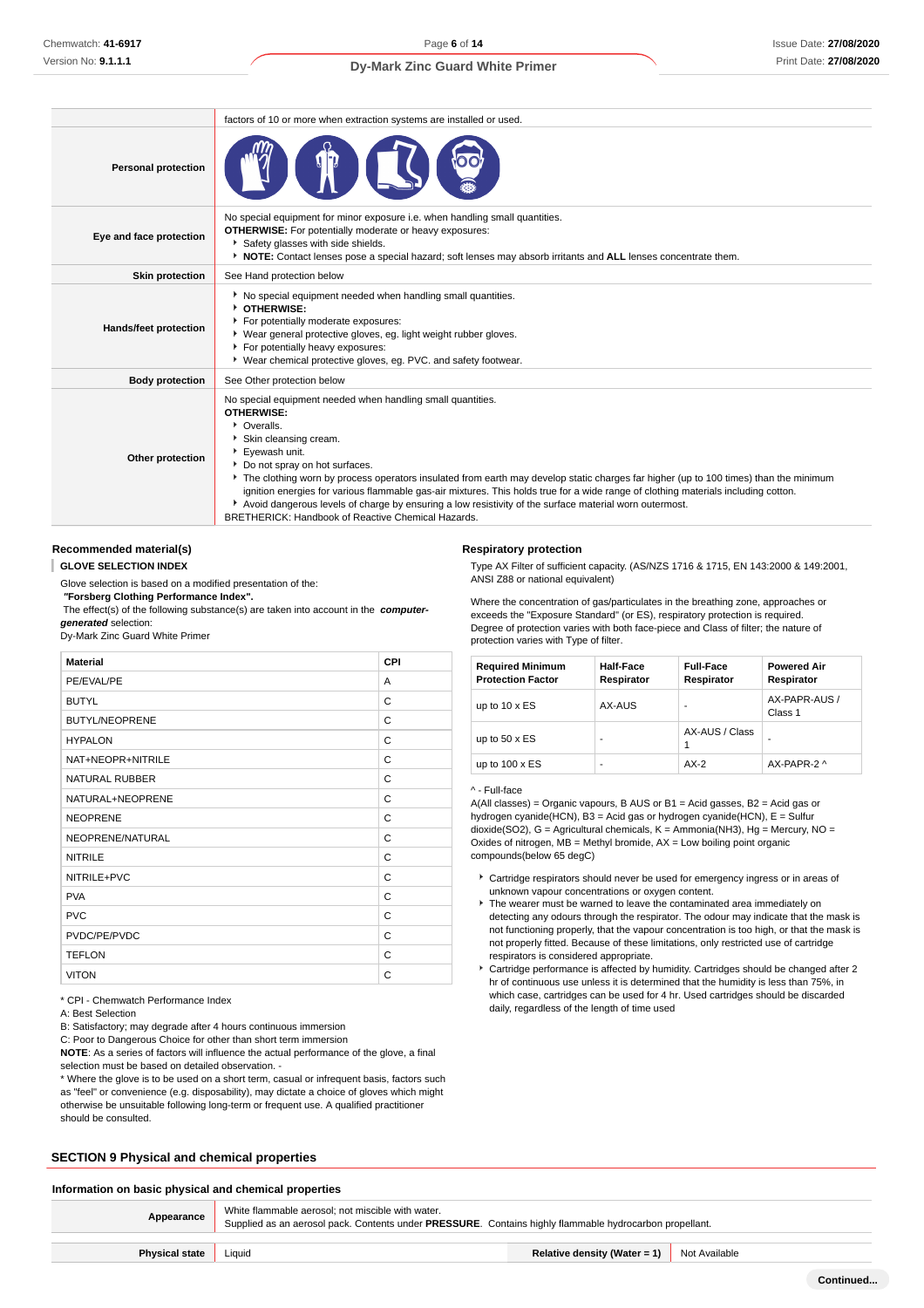| Odour                                           | Not Available     | <b>Partition coefficient n-octanol</b><br>/ water | Not Available  |
|-------------------------------------------------|-------------------|---------------------------------------------------|----------------|
| <b>Odour threshold</b>                          | Not Available     | Auto-ignition temperature (°C)                    | Not Available  |
| pH (as supplied)                                | Not Applicable    | <b>Decomposition temperature</b>                  | Not Available  |
| Melting point / freezing point<br>(°C)          | Not Available     | Viscosity (cSt)                                   | Not Available  |
| Initial boiling point and boiling<br>range (°C) | Not Available     | Molecular weight (g/mol)                          | Not Applicable |
| Flash point (°C)                                | -81 (propellant)  | <b>Taste</b>                                      | Not Available  |
| <b>Evaporation rate</b>                         | Not Available     | <b>Explosive properties</b>                       | Not Available  |
| <b>Flammability</b>                             | HIGHLY FLAMMABLE. | <b>Oxidising properties</b>                       | Not Available  |
| Upper Explosive Limit (%)                       | Not Available     | Surface Tension (dyn/cm or<br>mN/m                | Not Available  |
| Lower Explosive Limit (%)                       | Not Available     | <b>Volatile Component (%vol)</b>                  | >50            |
| Vapour pressure (kPa)                           | Not Available     | Gas group                                         | Not Available  |
| Solubility in water                             | Immiscible        | pH as a solution (1%)                             | Not Applicable |
| Vapour density (Air = 1)                        | Not Available     | VOC g/L                                           | Not Available  |

# **SECTION 10 Stability and reactivity**

| Reactivity                                 | See section 7                                                                                                                    |
|--------------------------------------------|----------------------------------------------------------------------------------------------------------------------------------|
| <b>Chemical stability</b>                  | Elevated temperatures.<br>Presence of open flame.<br>▶ Product is considered stable.<br>Hazardous polymerisation will not occur. |
| Possibility of hazardous<br>reactions      | See section 7                                                                                                                    |
| <b>Conditions to avoid</b>                 | See section 7                                                                                                                    |
| Incompatible materials                     | See section 7                                                                                                                    |
| <b>Hazardous decomposition</b><br>products | See section 5                                                                                                                    |

# **SECTION 11 Toxicological information**

# **Information on toxicological effects**

| Inhaled             | Inhalation of aerosols (mists, fumes), generated by the material during the course of normal handling, may be damaging to the health of the<br>individual.<br>Inhalation of vapours may cause drowsiness and dizziness. This may be accompanied by sleepiness, reduced alertness, loss of reflexes, lack of<br>co-ordination, and vertigo.<br>There is some evidence to suggest that the material can cause respiratory irritation in some persons. The body's response to such irritation can<br>cause further lung damage.<br>The acute toxicity of inhaled alkylbenzene is best described by central nervous system depression. These compounds may also act as general<br>anaesthetics. Whole body symptoms of poisoning include light-headedness, nervousness, apprehension, a feeling of well-being, confusion,<br>dizziness, drowsiness, ringing in the ears, blurred or double vision, vomiting and sensations of heat, cold or numbness, twitching, tremors,<br>convulsions, unconsciousness, depression of breathing, and arrest. Heart stoppage may result from cardiovascular collapse. A slow heart rate<br>and low blood pressure may also occur.<br>Alkylbenzenes are not generally toxic except at high levels of exposure. Their breakdown products have low toxicity and are easily eliminated<br>from the body.<br>Inhalation of high concentrations of gas/vapour causes lung irritation with coughing and nausea, central nervous depression with headache and<br>dizziness, slowing of reflexes, fatigue and inco-ordination.<br>Central nervous system (CNS) depression may include general discomfort, symptoms of giddiness, headache, dizziness, nausea, anaesthetic<br>effects, slowed reaction time, slurred speech and may progress to unconsciousness. Serious poisonings may result in respiratory depression and<br>may be fatal.<br>Material is highly volatile and may quickly form a concentrated atmosphere in confined or unventilated areas. The vapour may displace and<br>replace air in breathing zone, acting as a simple asphyxiant. This may happen with little warning of overexposure.<br>WARNING: Intentional misuse by concentrating/inhaling contents may be lethal.<br>Exposure to hydrocarbons may result in irregularity of heart beat. Symptoms of moderate poisoning may include dizziness, headache, nausea. |
|---------------------|---------------------------------------------------------------------------------------------------------------------------------------------------------------------------------------------------------------------------------------------------------------------------------------------------------------------------------------------------------------------------------------------------------------------------------------------------------------------------------------------------------------------------------------------------------------------------------------------------------------------------------------------------------------------------------------------------------------------------------------------------------------------------------------------------------------------------------------------------------------------------------------------------------------------------------------------------------------------------------------------------------------------------------------------------------------------------------------------------------------------------------------------------------------------------------------------------------------------------------------------------------------------------------------------------------------------------------------------------------------------------------------------------------------------------------------------------------------------------------------------------------------------------------------------------------------------------------------------------------------------------------------------------------------------------------------------------------------------------------------------------------------------------------------------------------------------------------------------------------------------------------------------------------------------------------------------------------------------------------------------------------------------------------------------------------------------------------------------------------------------------------------------------------------------------------------------------------------------------------------------------------------------------------------------------------------------------------------------------------------------|
| Ingestion           | Accidental ingestion of the material may be damaging to the health of the individual.<br>Not normally a hazard due to physical form of product.<br>Considered an unlikely route of entry in commercial/industrial environments                                                                                                                                                                                                                                                                                                                                                                                                                                                                                                                                                                                                                                                                                                                                                                                                                                                                                                                                                                                                                                                                                                                                                                                                                                                                                                                                                                                                                                                                                                                                                                                                                                                                                                                                                                                                                                                                                                                                                                                                                                                                                                                                      |
| <b>Skin Contact</b> | Skin contact with the material may damage the health of the individual; systemic effects may result following absorption.<br>This material can cause inflammation of the skin on contact in some persons.<br>The material may accentuate any pre-existing dermatitis condition<br>Spray mist may produce discomfort<br>Open cuts, abraded or irritated skin should not be exposed to this material                                                                                                                                                                                                                                                                                                                                                                                                                                                                                                                                                                                                                                                                                                                                                                                                                                                                                                                                                                                                                                                                                                                                                                                                                                                                                                                                                                                                                                                                                                                                                                                                                                                                                                                                                                                                                                                                                                                                                                  |
| Eye                 | This material can cause eye irritation and damage in some persons. Not considered to be a risk because of the extreme volatility of the gas.                                                                                                                                                                                                                                                                                                                                                                                                                                                                                                                                                                                                                                                                                                                                                                                                                                                                                                                                                                                                                                                                                                                                                                                                                                                                                                                                                                                                                                                                                                                                                                                                                                                                                                                                                                                                                                                                                                                                                                                                                                                                                                                                                                                                                        |
| <b>Chronic</b>      | Substance accumulation, in the human body, may occur and may cause some concern following repeated or long-term occupational exposure.<br>There is some evidence from animal testing that exposure to this material may result in toxic effects to the unborn baby.<br>Main route of exposure to the gas in the workplace is by inhalation.<br>Women exposed to xylene in the first 3 months of pregnancy showed a slightly increased risk of miscarriage and birth defects. Evaluation of<br>workers chronically exposed to xylene has demonstrated lack of genetic toxicity.<br>Prolonged exposure to ethanol may cause damage to the liver and cause scarring. It may also worsen damage caused by other agents.<br>Exposure to the material for prolonged periods may cause physical defects in the developing embryo (teratogenesis).<br>Chronic solvent inhalation exposures may result in nervous system impairment and liver and blood changes. [PATTYS]                                                                                                                                                                                                                                                                                                                                                                                                                                                                                                                                                                                                                                                                                                                                                                                                                                                                                                                                                                                                                                                                                                                                                                                                                                                                                                                                                                                                    |

**Continued...**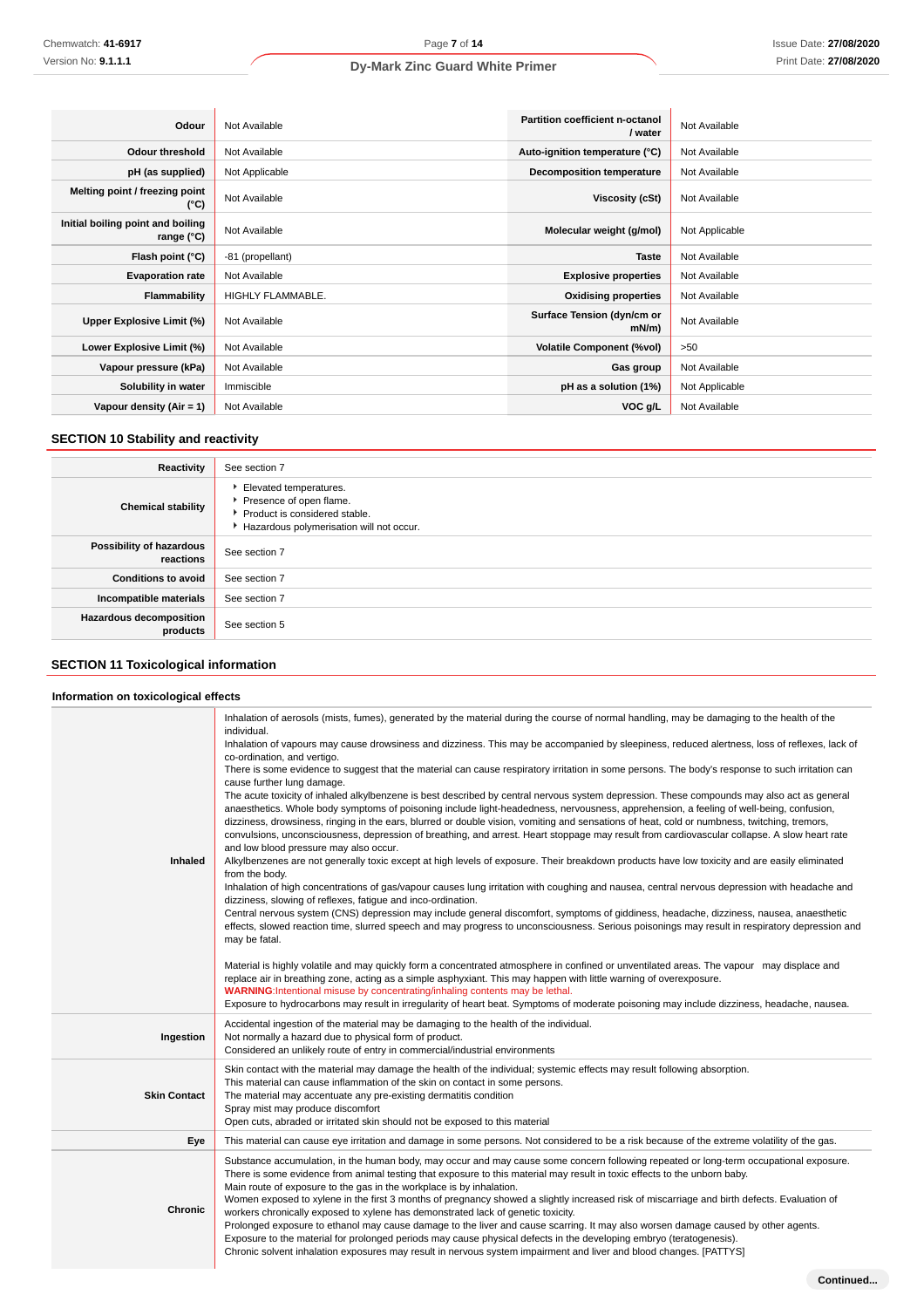| Dy-Mark Zinc Guard White                     | <b>TOXICITY</b>                                                                           | <b>IRRITATION</b>                                    |
|----------------------------------------------|-------------------------------------------------------------------------------------------|------------------------------------------------------|
| Primer                                       | Not Available                                                                             | Not Available                                        |
|                                              | <b>TOXICITY</b>                                                                           | <b>IRRITATION</b>                                    |
|                                              | 200 mg/kg[2]                                                                              | Eye (human): 200 ppm irritant                        |
|                                              | 450 mg/kg <sup>[2]</sup>                                                                  | Eye (rabbit): 5 mg/24h SEVERE                        |
|                                              | 50 mg/kg[2]                                                                               | Eye (rabbit): 87 mg mild                             |
| xylene                                       | Dermal (rabbit) LD50: >1700 mg/kg <sup>[2]</sup>                                          | Eye: adverse effect observed (irritating)[1]         |
|                                              | Inhalation (rat) LC50: 4994.295 mg/l/4h <sup>[2]</sup>                                    | Skin (rabbit):500 mg/24h moderate                    |
|                                              | Oral (mouse) LD50: 2119 mg/kg <sup>[2]</sup>                                              | Skin: adverse effect observed (irritating)[1]        |
|                                              | Oral (rat) LD50: 3523-8700 mg/kg <sup>[2]</sup>                                           |                                                      |
|                                              | Oral (rat) LD50: 4300 mg/kg <sup>[2]</sup>                                                |                                                      |
|                                              | <b>TOXICITY</b>                                                                           | <b>IRRITATION</b>                                    |
|                                              | $0.0032$ mg/kg <sup>[2]</sup>                                                             | Eye: no adverse effect observed (not irritating)[1]  |
|                                              | 0.04 mg/kg <sup>[2]</sup>                                                                 | Skin (human): 0.3 mg /3D (int)-mild *                |
| titanium dioxide                             | 60000 mg/kg[2]                                                                            | Skin: no adverse effect observed (not irritating)[1] |
|                                              | Oral (mouse) LD50: >10000 mg/kg <sup>[2]</sup>                                            |                                                      |
|                                              | Oral (rat) LD50: >2000 mg/kg[1]                                                           |                                                      |
|                                              | <b>TOXICITY</b>                                                                           | <b>IRRITATION</b>                                    |
| zinc phosphate                               | Oral (rat) LD50: >5000 mg/kg[2]                                                           | Eye: no adverse effect observed (not irritating)[1]  |
|                                              | Oral (rat) LD50: 15000 mg/kg <sup>[2]</sup>                                               | Skin: no adverse effect observed (not irritating)[1] |
|                                              | <b>TOXICITY</b>                                                                           | <b>IRRITATION</b>                                    |
|                                              | Inhalation (rat) LC50: >7331.62506 mg/l/8h*[2]                                            | Eye: no adverse effect observed (not irritating)[1]  |
|                                              | Oral (rat) LD50: >4500 mg/kg[1]                                                           | Skin: adverse effect observed (irritating)[1]        |
|                                              | Oral (rat) LD50: >5000 mg/kg[1]                                                           |                                                      |
| naphtha petroleum, light<br>aromatic solvent | Oral (rat) LD50: >5570 mg/kg[1]                                                           |                                                      |
|                                              | Oral (rat) LD50: >7000 mg/kg[1]                                                           |                                                      |
|                                              | Oral (rat) LD50: 14063 mg/kg <sup>[1]</sup>                                               |                                                      |
|                                              | Oral (rat) LD50: 6620 mg/kg[1]                                                            |                                                      |
|                                              | <b>TOXICITY</b>                                                                           | <b>IRRITATION</b>                                    |
|                                              | 1.40 mg/kg $[2]$                                                                          | Eye (rabbit): 500 mg SEVERE                          |
|                                              | 1400 mg/kg[2]                                                                             | Eye (rabbit):100mg/24hr-moderate                     |
|                                              | 4070 mg/kg[2]                                                                             | Eye: adverse effect observed (irritating)[1]         |
|                                              | 4070 mg/kg[2]                                                                             | Skin (rabbit):20 mg/24hr-moderate                    |
|                                              | 5100 mg/kg <sup>[2]</sup>                                                                 | Skin (rabbit):400 mg (open)-mild                     |
|                                              | 6030 mg/kg[2]                                                                             | Skin: no adverse effect observed (not irritating)[1] |
|                                              | 6030 mg/kg[2]                                                                             |                                                      |
|                                              | 6080 mg/kg[2]                                                                             |                                                      |
| ethanol                                      | 6080 mg/kg[2]                                                                             |                                                      |
|                                              | 9200 mg/kg[2]                                                                             |                                                      |
|                                              | 9710 mg/kg[2]                                                                             |                                                      |
|                                              | Inhalation (rat) LC50: 0 mg/l/10h <sup>[2]</sup>                                          |                                                      |
|                                              | Inhalation (rat) LC50: 124.7 mg/l/4H[2]                                                   |                                                      |
|                                              | Inhalation (rat) LC50: 63926.976 mg/l/4h <sup>[2]</sup>                                   |                                                      |
|                                              | mg/kg <sup>[2]</sup>                                                                      |                                                      |
|                                              |                                                                                           |                                                      |
|                                              | Oral (rat) LD50: =1501 mg/kg <sup>[2]</sup><br>Oral (rat) LD50: 7060 mg/kg <sup>[2]</sup> |                                                      |
|                                              |                                                                                           |                                                      |
|                                              | <b>TOXICITY</b>                                                                           | <b>IRRITATION</b>                                    |

Legend: 1. Value obtained from Europe ECHA Registered Substances - Acute toxicity 2.\* Value obtained from manufacturer's SDS. Unless otherwise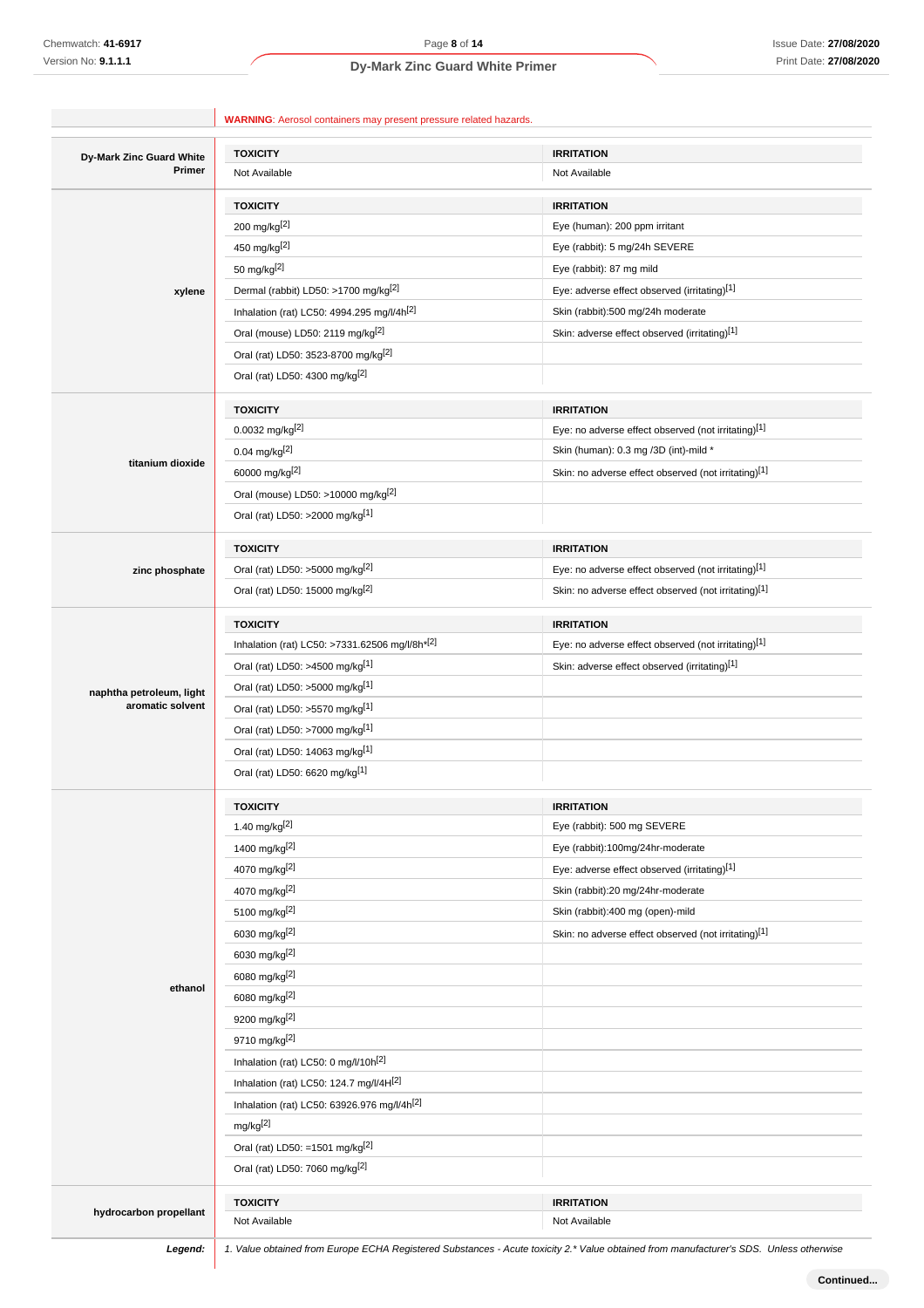|                                                            | specified data extracted from RTECS - Register of Toxic Effect of chemical Substances                                                                                                                                                                                                                                                                                                                                                                                                                                                                                                                                                                                                                                                                                                                                                                                                                                                                                                                                                                                                                                                                                                                                                                                                                                                                                                                                                                                                                                                                                                                                                                                                                                                                                                                                                                                                                                                                                                                                                                                                                                                                                                                                                                                                                                                                                                                                                                                                                                                                                                                                                                                                                                                                                                                                                                                                                                                                                                                                                                                                                                                                                                                                                                                                                                                                                                                                                                                                                                                                                                                                                                                                                                                                                                                                                                                                                                                                                                                                                                                                                                                                                                                                                                                                                                                                                                                                                                                                                                                                                                                                                                                                                                                                                                                                                                                                                                                                                                                                                                                                                                                                                                                                                                                                                                                                                                                                                                                                                                                                                                                                                                                                                                                                                                                                                                                                                                                                                                                                                                                                                                                                                                                                                                                                                                                                                                                                                                                                                                                                                                                                                                                                                                                                                                                                                                                         |
|------------------------------------------------------------|-------------------------------------------------------------------------------------------------------------------------------------------------------------------------------------------------------------------------------------------------------------------------------------------------------------------------------------------------------------------------------------------------------------------------------------------------------------------------------------------------------------------------------------------------------------------------------------------------------------------------------------------------------------------------------------------------------------------------------------------------------------------------------------------------------------------------------------------------------------------------------------------------------------------------------------------------------------------------------------------------------------------------------------------------------------------------------------------------------------------------------------------------------------------------------------------------------------------------------------------------------------------------------------------------------------------------------------------------------------------------------------------------------------------------------------------------------------------------------------------------------------------------------------------------------------------------------------------------------------------------------------------------------------------------------------------------------------------------------------------------------------------------------------------------------------------------------------------------------------------------------------------------------------------------------------------------------------------------------------------------------------------------------------------------------------------------------------------------------------------------------------------------------------------------------------------------------------------------------------------------------------------------------------------------------------------------------------------------------------------------------------------------------------------------------------------------------------------------------------------------------------------------------------------------------------------------------------------------------------------------------------------------------------------------------------------------------------------------------------------------------------------------------------------------------------------------------------------------------------------------------------------------------------------------------------------------------------------------------------------------------------------------------------------------------------------------------------------------------------------------------------------------------------------------------------------------------------------------------------------------------------------------------------------------------------------------------------------------------------------------------------------------------------------------------------------------------------------------------------------------------------------------------------------------------------------------------------------------------------------------------------------------------------------------------------------------------------------------------------------------------------------------------------------------------------------------------------------------------------------------------------------------------------------------------------------------------------------------------------------------------------------------------------------------------------------------------------------------------------------------------------------------------------------------------------------------------------------------------------------------------------------------------------------------------------------------------------------------------------------------------------------------------------------------------------------------------------------------------------------------------------------------------------------------------------------------------------------------------------------------------------------------------------------------------------------------------------------------------------------------------------------------------------------------------------------------------------------------------------------------------------------------------------------------------------------------------------------------------------------------------------------------------------------------------------------------------------------------------------------------------------------------------------------------------------------------------------------------------------------------------------------------------------------------------------------------------------------------------------------------------------------------------------------------------------------------------------------------------------------------------------------------------------------------------------------------------------------------------------------------------------------------------------------------------------------------------------------------------------------------------------------------------------------------------------------------------------------------------------------------------------------------------------------------------------------------------------------------------------------------------------------------------------------------------------------------------------------------------------------------------------------------------------------------------------------------------------------------------------------------------------------------------------------------------------------------------------------------------------------------------------------------------------------------------------------------------------------------------------------------------------------------------------------------------------------------------------------------------------------------------------------------------------------------------------------------------------------------------------------------------------------------------------------------------------------------------------------------------------------------------|
|                                                            |                                                                                                                                                                                                                                                                                                                                                                                                                                                                                                                                                                                                                                                                                                                                                                                                                                                                                                                                                                                                                                                                                                                                                                                                                                                                                                                                                                                                                                                                                                                                                                                                                                                                                                                                                                                                                                                                                                                                                                                                                                                                                                                                                                                                                                                                                                                                                                                                                                                                                                                                                                                                                                                                                                                                                                                                                                                                                                                                                                                                                                                                                                                                                                                                                                                                                                                                                                                                                                                                                                                                                                                                                                                                                                                                                                                                                                                                                                                                                                                                                                                                                                                                                                                                                                                                                                                                                                                                                                                                                                                                                                                                                                                                                                                                                                                                                                                                                                                                                                                                                                                                                                                                                                                                                                                                                                                                                                                                                                                                                                                                                                                                                                                                                                                                                                                                                                                                                                                                                                                                                                                                                                                                                                                                                                                                                                                                                                                                                                                                                                                                                                                                                                                                                                                                                                                                                                                                               |
| <b>XYLENE</b>                                              | Reproductive effector in rats<br>The material may produce severe irritation to the eye causing pronounced inflammation. Repeated or prolonged exposure to irritants may<br>produce conjunctivitis.<br>The substance is classified by IARC as Group 3:<br>NOT classifiable as to its carcinogenicity to humans.<br>Evidence of carcinogenicity may be inadequate or limited in animal testing.                                                                                                                                                                                                                                                                                                                                                                                                                                                                                                                                                                                                                                                                                                                                                                                                                                                                                                                                                                                                                                                                                                                                                                                                                                                                                                                                                                                                                                                                                                                                                                                                                                                                                                                                                                                                                                                                                                                                                                                                                                                                                                                                                                                                                                                                                                                                                                                                                                                                                                                                                                                                                                                                                                                                                                                                                                                                                                                                                                                                                                                                                                                                                                                                                                                                                                                                                                                                                                                                                                                                                                                                                                                                                                                                                                                                                                                                                                                                                                                                                                                                                                                                                                                                                                                                                                                                                                                                                                                                                                                                                                                                                                                                                                                                                                                                                                                                                                                                                                                                                                                                                                                                                                                                                                                                                                                                                                                                                                                                                                                                                                                                                                                                                                                                                                                                                                                                                                                                                                                                                                                                                                                                                                                                                                                                                                                                                                                                                                                                                 |
| <b>TITANIUM DIOXIDE</b>                                    | * IUCLID<br>Laboratory (in vitro) and animal studies show, exposure to the material may result in a possible risk of irreversible effects, with the possibility of<br>producing mutation.<br>Asthma-like symptoms may continue for months or even years after exposure to the material ends. This may be due to a non-allergic condition<br>known as reactive airways dysfunction syndrome (RADS) which can occur after exposure to high levels of highly irritating compound. Main<br>criteria for diagnosing RADS include the absence of previous airways disease in a non-atopic individual, with sudden onset of persistent<br>asthma-like symptoms within minutes to hours of a documented exposure to the irritant. Other criteria for diagnosis of RADS include a reversible<br>airflow pattern on lung function tests, moderate to severe bronchial hyperreactivity on methacholine challenge testing, and the lack of minimal<br>lymphocytic inflammation, without eosinophilia. RADS (or asthma) following an irritating inhalation is an infrequent disorder with rates related to<br>the concentration of and duration of exposure to the irritating substance. On the other hand, industrial bronchitis is a disorder that occurs as a<br>result of exposure due to high concentrations of irritating substance (often particles) and is completely reversible after exposure ceases. The<br>disorder is characterized by difficulty breathing, cough and mucus production.<br>Exposure to titanium dioxide is via inhalation, swallowing or skin contact. When inhaled, it may deposit in lung tissue and lymph nodes causing<br>dysfunction of the lungs and immune system. Absorption by the stomach and intestines depends on the size of the particle. It penetrated only the<br>outermost layer of the skin, suggesting that healthy skin may be an effective barrier. There is no substantive data on genetic damage, though<br>cases have been reported in experimental animals. Studies have differing conclusions on its cancer-causing potential.<br>The material may produce moderate eye irritation leading to inflammation. Repeated or prolonged exposure to irritants may produce<br>conjunctivitis.<br><b>WARNING:</b> This substance has been classified by the IARC as Group 2B: Possibly Carcinogenic to Humans.                                                                                                                                                                                                                                                                                                                                                                                                                                                                                                                                                                                                                                                                                                                                                                                                                                                                                                                                                                                                                                                                                                                                                                                                                                                                                                                                                                                                                                                                                                                                                                                                                                                                                                                                                                                                                                                                                                                                                                                                                                                                                                                                                                                                                                                                                                                                                                                                                                                                                                                                                                                                                                                                                                                                                                                                                                                                                                                                                                                                                                                                                                                                                                                                                                                                                                                                                                                                                                                                                                                                                                                                                                                                                                                                                                                                                                                                                                                                                                                                                                                                                                                                                                                                                                                                                                                                                                                                                                                                                                                             |
| <b>NAPHTHA PETROLEUM,</b><br><b>LIGHT AROMATIC SOLVENT</b> | Inhalation (rat) TCLo: 1320 ppm/6h/90D-I * [Devoe]<br>For Low Boiling Point Naphthas (LBPNs):<br><b>Acute toxicity:</b><br>LBPNs generally have low acute toxicity by the oral (median lethal dose [LD50] in rats > 2000 mg/kg-bw), inhalation (LD50 in rats > 5000 mg/m3)<br>and dermal (LD50 in rabbits > 2000 mg/kg-bw) routes of exposure<br>Most LBPNs are mild to moderate eye and skin irritants in rabbits, with the exception of heavy catalytic cracked and heavy catalytic reformed<br>naphthas, which have higher primary skin irritation indices.<br>Sensitisation:<br>LBPNs do not appear to be skin sensitizers, but a poor response in the positive control was also noted in these studies<br><b>Repeat dose toxicity:</b><br>The lowest-observed-adverse-effect concentration (LOAEC) and lowest-observed-adverse-effect level (LOAEL) values identified following<br>short-term (2-89 days) and subchronic (greater than 90 days) exposure to the LBPN substances. These values were determined for a variety of<br>endpoints after considering the toxicity data for all LBPNs in the group. Most of the studies were carried out by the inhalation route of exposure.<br>Renal effects, including increased kidney weight, renal lesions (renal tubule dilation, necrosis) and hyaline droplet formation, observed in male<br>rats exposed orally or by inhalation to most LBPNs, were considered species- and sex-specific These effects were determined to be due to a<br>mechanism of action not relevant to humans -specifically, the interaction between hydrocarbon metabolites and alpha-2-microglobulin, an<br>enzyme not produced in substantial amounts in female rats, mice and other species, including humans. The resulting nephrotoxicity and<br>subsequent carcinogenesis in male rats were therefore not considered in deriving LOAEC/LOAEL values.<br>Only a limited number of studies of short-term and subchronic duration were identified for site-restricted LBPNs. The lowest LOAEC identified in<br>these studies, via the inhalation route, is 5475 mg/m3, based on a concentration-related increase in liver weight in both male and female rats<br>following a 13-week exposure to light catalytic cracked naphtha. Shorter exposures of rats to this test substance resulted in nasal irritation at<br>9041 mg/m3<br>No systemic toxicity was reported following dermal exposure to light catalytic cracked naphtha, but skin irritation and accompanying<br>histopathological changes were increased, in a dose-dependent manner, at doses as low as 30 mg/kg-bw per day when applied 5 days per week<br>for 90 days in rats<br>No non-cancer chronic toxicity studies (= 1 year) were identified for site-restricted LBPNs and very few non-cancer chronic toxicity studies were<br>identified for other LBPNs. An LOAEC of 200 mg/m3 was noted in a chronic inhalation study that exposed mice and rats to unleaded gasoline<br>(containing 2% benzene). This inhalation LOAEC was based on ocular discharge and ocular irritation in rats. At the higher concentration of 6170<br>mg/m3, increased kidney weight was observed in male and female rats (increased kidney weight was also observed in males only at 870<br>mg/m3). Furthermore, decreased body weight in male and female mice was also observed at 6170 mg/m3<br>A LOAEL of 714 mg/kg-bw was identified for dermal exposure based on local skin effects (inflammatory and degenerative skin changes) in mice<br>following application of naphtha for 105 weeks. No systemic toxicity was reported.<br>Genotoxicity:<br>Although few genotoxicity studies were identified for the site-restricted LBPNs, the genotoxicity of several other LBPN substances has been<br>evaluated using a variety of in vivo and in vitro assays. While in vivo genotoxicity assays were negative overall, the in vitro tests exhibited mixed<br>results.<br>For in vivo genotoxicity tests, LBPNs exhibited negative results for chromosomal aberrations and micronuclei induction, but exhibited positive<br>results in one sister chromatid exchange assay although this result was not considered definitive for clastogenic activity as no genetic material<br>was unbalanced or lost. Mixtures that were tested, which included a number of light naphthas, displayed mixed results (i.e., both positive and<br>negative for the same assay) for chromosomal aberrations and negative results for the dominant lethal mutation assay. Unleaded gasoline<br>(containing 2% benzene) was tested for its ability to induce unscheduled deoxyribonucleic acid (DNA) synthesis (UDS) and replicative DNA<br>synthesis (RDS) in rodent hepatocytes and kidney cells. UDS and RDS were induced in mouse hepatocytes via oral exposure and RDS was<br>induced in rat kidney cells via oral and inhalation exposure. Unleaded gasoline (benzene content not stated) exhibited negative results for<br>chromosomal aberrations and the dominant lethal mutation assay and mixed results for atypical cell foci in rodent renal and hepatic cells.<br>For in vitro genotoxicity studies, LBPNs were negative for six out of seven Ames tests, and were also negative for UDS and for forward mutations<br>LBPNs exhibited mixed or equivocal results for the mouse lymphoma and sister chromatid exchange assays, as well as for cell transformation<br>and positive results for one bacterial DNA repair assay. Mixtures that were tested, which included a number of light naphthas, displayed negative<br>results for the Ames and mouse lymphoma assays Gasoline exhibited negative results for the Ames test battery, the sister chromatid exchange<br>assay and for one mutagenicity assay. Mixed results were observed for UDS and the mouse lymphoma assay.<br>While the majority of in vivo genotoxicity results for LBPN substances are negative, the potential for genotoxicity of LBPNs as a group cannot be<br>discounted based on the mixed in vitro genotoxicity results.<br><b>Carcinogenicity:</b><br>Although a number of epidemiological studies have reported increases in the incidence of a variety of cancers, the majority of these studies are<br>considered to contain incomplete or inadequate information. Limited data, however, are available for skin cancer and leukemia incidence, as well<br>as mortality among petroleum refinery workers. It was concluded that there is limited evidence supporting the view that working in petroleum<br>refineries entails a carcinogenic risk (Group 2A carcinogen). IARC (1989a) also classified gasoline as a Group 2B carcinogen; it considered the<br>evidence for carcinogenicity in humans from gasoline to be inadequate and noted that published epidemiological studies had several limitations, |

including a lack of exposure data and the fact that it was not possible to separate the effects of combustion products from those of gasoline itself.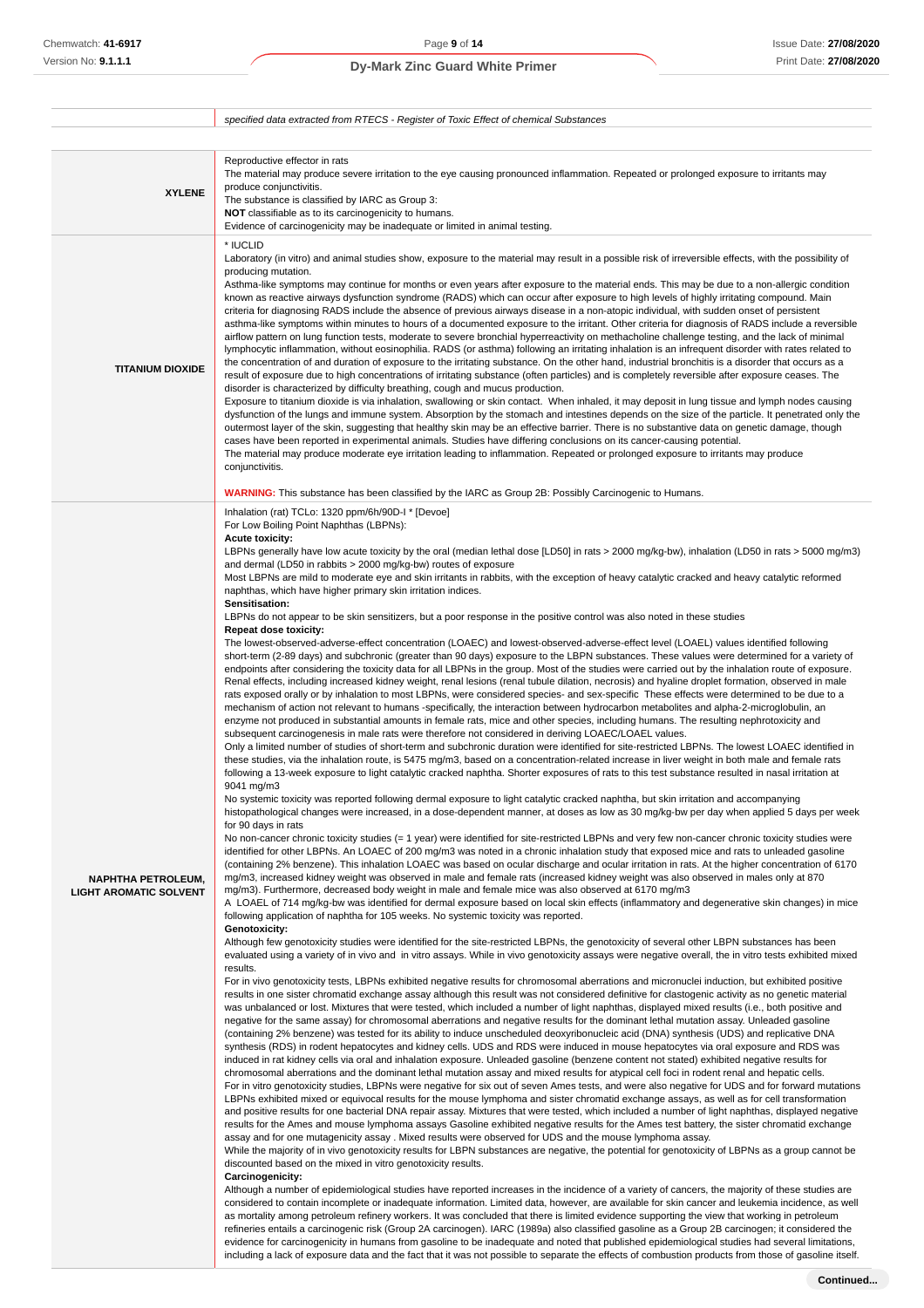Similar conclusions were drawn from other reviews of epidemiological studies for gasoline (US EPA 1987a, 1987b). Thus, the evidence gathered from these epidemiological studies is considered to be inadequate to conclude on the effect s of human exposure to LBPN substances.

No inhalation studies assessing the carcinogenicity of the site-restricted LBPNs were identified. Only unleaded gasoline has been examined for its carcinogenic potential, in several inhalation studies. In one study, rats and mice were exposed to 0, 200, 870 or 6170 mg/m3 of a 2% benzene formulation of the test substance, via inhalation, for approximately 2 years. A statistically significant increase in hepatocellular adenomas and carcinomas, as well as a non-statistical increase in renal tumours, were observed at the highest dose in female mice. A dose-dependent increase in the incidence of primary renal neoplasms was also detected in male rats, but this was not considered to be relevant to humans, as discussed previously.Carcinogenicity was also assessed for unleaded gasoline, via inhalation, as part of initiation/promotion studies. In these studies, unleaded gasoline did not appear to initiate tumour formation, but did show renal cell and hepatic tumour promotion ability, when rats and mice

were exposed, via inhalation, for durations ranging from 13 weeks to approximately 1 year using an initiation/promotion protocol However, further examination of data relevant to the composition of unleaded gasoline demonstrated that this is a highly-regulated substance; it is expected to contain a lower percentage of benzene and has a discrete component profile when compared to other substances in the LBPN group.

Both the European Commission and the International Agency for Research on Cancer (IARC) have classified LBPN substances as carcinogenic. All of these substances were classified by the European Commission (2008) as Category 2 (R45: may cause cancer) (benzene content = 0.1% by weight). IARC has classified gasoline, an LBPN, as a Group 2B carcinogen (possibly carcinogenic to humans) and "occupational exposures in petroleum refining" as Group 2A carcinogens (probably carcinogenic to humans).

Several studies were conducted on experimental animals to investigate the dermal carcinogenicity of LBPNs. The majority of these studies were conducted through exposure of mice to doses ranging from 694-1351 mg/kg-bw, for durations ranging from 1 year to the animals' lifetime or until a tumour persisted for 2 weeks. Given the route of exposure, the studies specifically examined the formation of skin tumours. Results for carcinogenicity via dermal exposure are mixed. Both malignant and benign skin tumours were induced with heavy catalytic cracked naphtha, light catalytic cracked naphtha, light

straight-run naphtha and naphtha Significant increases in squamous cell carcinomas were also observed when mice were dermally treated with Stoddard solvent, but the latter was administered as a mixture (90% test substance), and the details of the study were not available. In contrast, insignificant increases in tumour formation or no tumours were observed when light alkylate naphtha, heavy catalytic reformed naphtha, sweetened naphtha, light catalytically cracked naphtha

or unleaded gasoline was dermally applied to mice. Negative results for skin tumours were also observed in male mice dermally exposed to sweetened naphtha using an initiation/promotion protocol.

Reproductive/ Developmental toxicity:

No reproductive or developmental toxicity was observed for the majority of LBPN substances evaluated. Most of these studies were carried out by inhalation exposure in rodents.

NOAEC values for reproductive toxicity following inhalation exposure ranged from 1701 mg/m3 (CAS RN 8052-41-3) to 27 687 mg/m3 (CAS RN 64741-63-5) for the LBPNs group evaluated, and from 7690 mg/m3 to 27 059 mg/m3 for the site-restricted light catalytic cracked and full-range catalytic reformed naphthas. However, a decreased number of pups per litter and higher frequency of post-implantation loss were observed following inhalation exposure of female rats to hydrotreated heavy naphtha (CAS RN 64742-48-9) at a concentration of 4679 mg/m3, 6 hours per day, from gestational days 7-20. For dermal exposures, NOAEL values of 714 mg/kg-bw (CAS RN 8030-30-6) and 1000 mg/kg-bw per day (CAS RN 68513-02-0) were noted . For oral exposures, no adverse effects on reproductive parameters were reported when rats were given site-restricted light catalytic cracked naphtha at 2000 mg/kg on gestational day 13 .

For most LBPNs, no treatment-related developmental effects were observed by the different routes of exposure However, developmental toxicity was observed for a few naphthas. Decreased foetal body weight and an increased incidence of ossification variations were observed when rat dams were exposed to light aromatized solvent naphtha, by gavage, at 1250 mg/kg-bw per day. In addition, pregnant rats exposed by inhalation to hydrotreated heavy naphtha at 4679 mg/m3 delivered pups with higher birth weights. Cognitive and memory impairments were also observed in the offspring.

#### Low Boiling Point Naphthas [Site-Restricted]

Animal studies indicate that normal, branched and cyclic paraffins are absorbed from the gastrointestinal tract and that the absorption of n-paraffins is inversely proportional to the carbon chain length, with little absorption above C30. With respect to the carbon chain lengths likely to be present in mineral oil, n-paraffins may be absorbed to a greater extent than iso- or cyclo-paraffins.

The major classes of hydrocarbons are well absorbed into the gastrointestinal tract in various species. In many cases, the hydrophobic hydrocarbons are ingested in association with fats in the diet. Some hydrocarbons may appear unchanged as in the lipoprotein particles in the gut lymph, but most hydrocarbons partly separate from fats and undergo metabolism in the gut cell. The gut cell may play a major role in determining the proportion of hydrocarbon that becomes available to be deposited unchanged in peripheral tissues such as in the body fat stores or the liver.

For trimethylbenzenes:

Absorption of 1,2,4-trimethylbenzene occurs after exposure by swallowing, inhalation, or skin contact. In the workplace, inhalation and skin contact are the most important routes of absorption; whole-body toxic effects from skin absorption are unlikely to occur as the skin irritation caused by the chemical generally leads to quick removal. The substance is fat-soluble and may accumulate in fatty tissues. It is also bound to red blood cells in the bloodstream. It is excreted from the body both by exhalation and in the urine.

Acute toxicity: Direct contact with liquid 1,2,4-trimethylbenzene is irritating to the skin, and breathing the vapour is irritating to the airway, causing lung inflammation. Breathing high concentrations of the chemical vapour causes headache, fatigue and drowsiness. In humans, liquid 1,2,4 trimethylbenzene is irritating to the skin and inhalation of the vapour causes chemical pneumonitis. Direct skin contact causes dilation of blood vessels, redness and irritation.

Nervous system toxicity: 1,2,4-trimethylbenzene depresses the central nervous system. Exposure to solvent mixtures in the workplace containing the chemical causes headache, fatigue, nervousness and drowsiness.

Subacute/chronic toxicity: Long-term exposure to solvents containing 1,2,4-trimethylbenzene may cause nervousness, tension and inflammation of the bronchi. Painters that worked for several years with a solvent containing 50% 1,2,4-trimethylbenzene and 30% 1,3,5-trimethylbenzene showed nervousness, tension and anxiety, asthmatic bronchitis, anaemia and changes in blood clotting; blood effects may have been due to trace amounts of benzene. Animal testing showed that inhaling trimethylbenzene may alter blood counts, with reduction in lymphocytes and an increase in neutrophils.

Genetic toxicity: Animal testing does not show that the C9 fraction causes mutations or chromosomal aberrations.

Developmental / reproductive toxicity: Animal testing showed that the C9 fraction of 1,2,4-trimethylbenzene caused reproductive toxicity. For C9 aromatics (typically trimethylbenzenes – TMBs)

Acute toxicity: Animal testing shows that semi-lethal concentrations and doses vary amongst this group. The semilethal concentrations for inhalation range from 6000 to 10000 mg/cubic metre for C9 aromatic naphtha and 18000-24000 mg/cubic metre for 1,2,4- and 1,3,5-TMB, respectively.

Irritation and sensitization: Results from animal testing indicate that C9 aromatic hydrocarbon solvents are mildly to moderately irritating to the skin, minimally irritating to the eye, and have the potential to irritate the airway and cause depression of breathing rate. There is no evidence that it sensitizes skin.

Repeated dose toxicity: Animal studies show that chronic inhalation toxicity for C9 aromatic hydrocarbon solvents is slight. Similarly, oral exposure does not appear to pose a high toxicity hazard for pure trimethylbenzene isomers.

Mutation-causing ability: No evidence of mutation-causing ability and genetic toxicity was found in animal and laboratory testing.

Reproductive and developmental toxicity: No definitive effects on reproduction were seen, although reduction in weight in developing animals may been seen at concentrations that are toxic to the mother.

For petroleum: This product contains benzene, which can cause acute myeloid leukaemia, and n-hexane, which can be metabolized to compounds which are toxic to the nervous system. This product contains toluene, and animal studies suggest high concentrations of toluene lead to hearing loss. This product contains ethyl benzene and naphthalene, from which animal testing shows evidence of tumour formation. Cancer-causing potential: Animal testing shows inhaling petroleum causes tumours of the liver and kidney; these are however not considered to be relevant in humans.

Mutation-causing potential: Most studies involving gasoline have returned negative results regarding the potential to cause mutations, including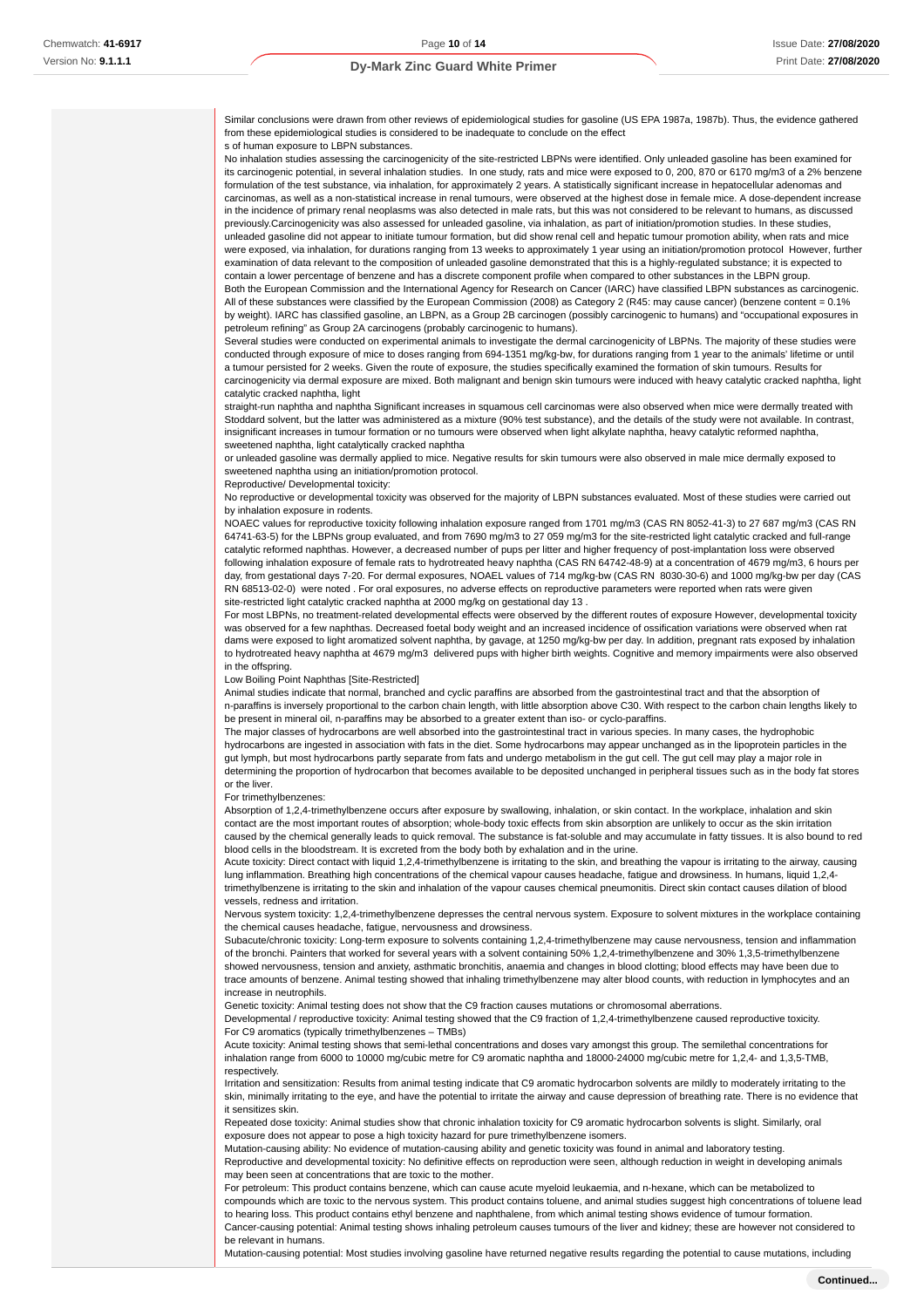|                                                                          | all recent studies in living human subjects (such as in petrol service station attendants).<br>Reproductive toxicity: Animal studies show that high concentrations of toluene (>0.1%) can cause developmental effects such as lower birth<br>weight and developmental toxicity to the nervous system of the foetus. Other studies show no adverse effects on the foetus.<br>Human effects: Prolonged or repeated contact may cause defatting of the skin which can lead to skin inflammation and may make the skin more<br>susceptible to irritation and penetration by other materials.<br>Animal testing shows that exposure to gasoline over a lifetime can cause kidney cancer, but the relevance in humans is questionable. |                                 |                                                                                                                                                  |
|--------------------------------------------------------------------------|----------------------------------------------------------------------------------------------------------------------------------------------------------------------------------------------------------------------------------------------------------------------------------------------------------------------------------------------------------------------------------------------------------------------------------------------------------------------------------------------------------------------------------------------------------------------------------------------------------------------------------------------------------------------------------------------------------------------------------|---------------------------------|--------------------------------------------------------------------------------------------------------------------------------------------------|
| <b>HYDROCARBON</b><br><b>PROPELLANT</b>                                  | inhalation of the gas                                                                                                                                                                                                                                                                                                                                                                                                                                                                                                                                                                                                                                                                                                            |                                 |                                                                                                                                                  |
| <b>XYLENE &amp; TITANIUM DIOXIDE</b><br><b>&amp; ETHANOL</b>             | vesicles, scaling and thickening of the skin.                                                                                                                                                                                                                                                                                                                                                                                                                                                                                                                                                                                                                                                                                    |                                 | The material may cause skin irritation after prolonged or repeated exposure and may produce on contact skin redness, swelling, the production of |
| <b>TITANIUM DIOXIDE &amp;</b><br><b>HYDROCARBON</b><br><b>PROPELLANT</b> | No significant acute toxicological data identified in literature search.                                                                                                                                                                                                                                                                                                                                                                                                                                                                                                                                                                                                                                                         |                                 |                                                                                                                                                  |
| <b>Acute Toxicity</b>                                                    | ×                                                                                                                                                                                                                                                                                                                                                                                                                                                                                                                                                                                                                                                                                                                                | Carcinogenicity                 | ×                                                                                                                                                |
| <b>Skin Irritation/Corrosion</b>                                         | $\checkmark$                                                                                                                                                                                                                                                                                                                                                                                                                                                                                                                                                                                                                                                                                                                     | Reproductivity                  | ×                                                                                                                                                |
| <b>Serious Eye Damage/Irritation</b>                                     | ✔                                                                                                                                                                                                                                                                                                                                                                                                                                                                                                                                                                                                                                                                                                                                | <b>STOT - Single Exposure</b>   | ✔                                                                                                                                                |
| <b>Respiratory or Skin</b><br>sensitisation                              | ×                                                                                                                                                                                                                                                                                                                                                                                                                                                                                                                                                                                                                                                                                                                                | <b>STOT - Repeated Exposure</b> | ×                                                                                                                                                |
| <b>Mutagenicity</b>                                                      | ✔                                                                                                                                                                                                                                                                                                                                                                                                                                                                                                                                                                                                                                                                                                                                | <b>Aspiration Hazard</b>        | ×                                                                                                                                                |
|                                                                          |                                                                                                                                                                                                                                                                                                                                                                                                                                                                                                                                                                                                                                                                                                                                  | Legend:                         | $\blacktriangleright$ - Data either not available or does not fill the criteria for classification                                               |

– Data available to make classification

## **SECTION 12 Ecological information**

**Toxicity**

|                                              | Endpoint         | <b>Test Duration (hr)</b> | <b>Species</b>                                   |       | Value               | Source           |
|----------------------------------------------|------------------|---------------------------|--------------------------------------------------|-------|---------------------|------------------|
| Dy-Mark Zinc Guard White<br>Primer           | Not<br>Available | Not Available             | Not Available                                    |       | Not<br>Available    | Not<br>Available |
|                                              | Endpoint         | <b>Test Duration (hr)</b> | <b>Species</b>                                   |       | Value               | Source           |
|                                              | LC50             | 96                        | Fish                                             |       | $2.6$ mg/L          | $\overline{2}$   |
| xylene                                       | <b>EC50</b>      | 48                        | Crustacea                                        |       | 1.8mg/L             | $\overline{2}$   |
|                                              | <b>EC50</b>      | 72                        | Algae or other aquatic plants                    |       | $3.2$ mg/L          | $\sqrt{2}$       |
|                                              | <b>NOEC</b>      | 73                        | Algae or other aquatic plants                    |       | $0.44$ mg/L         | $\sqrt{2}$       |
|                                              | <b>Endpoint</b>  | <b>Test Duration (hr)</b> | <b>Species</b>                                   |       | Value               | <b>Source</b>    |
|                                              | <b>LC50</b>      | 96                        | Fish                                             |       | >1-mg/L             | $\overline{2}$   |
| titanium dioxide                             | <b>EC50</b>      | 48                        | Crustacea                                        |       | >1-mg/L             | $\overline{2}$   |
|                                              | <b>EC50</b>      | 72                        | Algae or other aquatic plants                    |       | $>10$ -mg/L         | $\sqrt{2}$       |
|                                              | <b>NOEC</b>      | 504                       | Crustacea                                        |       | $<$ 0.1 $mg/L$      | $\sqrt{2}$       |
|                                              | Endpoint         | <b>Test Duration (hr)</b> | <b>Species</b>                                   | Value |                     | Source           |
|                                              | <b>LC50</b>      | 96                        | Fish                                             |       | $0.001 - 0.58$ mg/L | $\overline{2}$   |
| zinc phosphate                               | <b>EC50</b>      | 48                        | Crustacea<br>0.001-0.014mg/L                     |       | $\overline{2}$      |                  |
|                                              | <b>NOEC</b>      | 384                       | Algae or other aquatic plants<br>0.001-0.071mg/L |       | $\overline{c}$      |                  |
|                                              | Endpoint         | <b>Test Duration (hr)</b> | <b>Species</b>                                   |       | Value               | Source           |
|                                              | <b>LC50</b>      | 96                        | Fish                                             |       | 4.1mg/L             | $\overline{2}$   |
| naphtha petroleum, light<br>aromatic solvent | <b>EC50</b>      | 48                        | Crustacea                                        |       | 3.2 <sub>mg/L</sub> | $\overline{2}$   |
|                                              | <b>EC50</b>      | 72                        | Algae or other aquatic plants                    |       | $>1$ -mg/L          | $\overline{2}$   |
|                                              | <b>NOEL</b>      | 72                        | Algae or other aquatic plants                    |       | $0.1$ mg/L          | $\overline{2}$   |
|                                              | Endpoint         | <b>Test Duration (hr)</b> | <b>Species</b>                                   |       | Value               | Source           |
|                                              | LC50             | 96                        | Fish                                             |       | $11-mg/L$           | $\boldsymbol{2}$ |
| ethanol                                      | EC50             | 48                        | Crustacea                                        |       | $>10$ -mg/L         | $\overline{2}$   |
|                                              | <b>EC50</b>      | 96                        | Algae or other aquatic plants                    |       | ca.22-mg/L          | $\overline{2}$   |
|                                              | <b>NOEC</b>      | 168                       | Algae or other aquatic plants                    |       | 1-296mg/L           | $\overline{2}$   |
|                                              | <b>Endpoint</b>  | <b>Test Duration (hr)</b> | <b>Species</b>                                   |       | Value               | <b>Source</b>    |
|                                              | <b>LC50</b>      | 96                        | Fish                                             |       | 24.11mg/L           | $\overline{2}$   |
| hydrocarbon propellant                       | <b>EC50</b>      | 96                        | Algae or other aquatic plants                    |       | 7.71mg/L            | $\overline{2}$   |
|                                              | LC50             | 96                        | Fish                                             |       | 24.11mg/L           | $\overline{2}$   |
|                                              | <b>EC50</b>      | 96                        | Algae or other aquatic plants                    |       | 7.71mg/L            | $\mathbf 2$      |

**Legend:** Extracted from 1. IUCLID Toxicity Data 2. Europe ECHA Registered Substances - Ecotoxicological Information - Aquatic Toxicity 3. EPIWIN Suite V3.12 (QSAR) - Aquatic Toxicity Data (Estimated) 4. US EPA, Ecotox database - Aquatic Toxicity Data 5. ECETOC Aquatic Hazard Assessment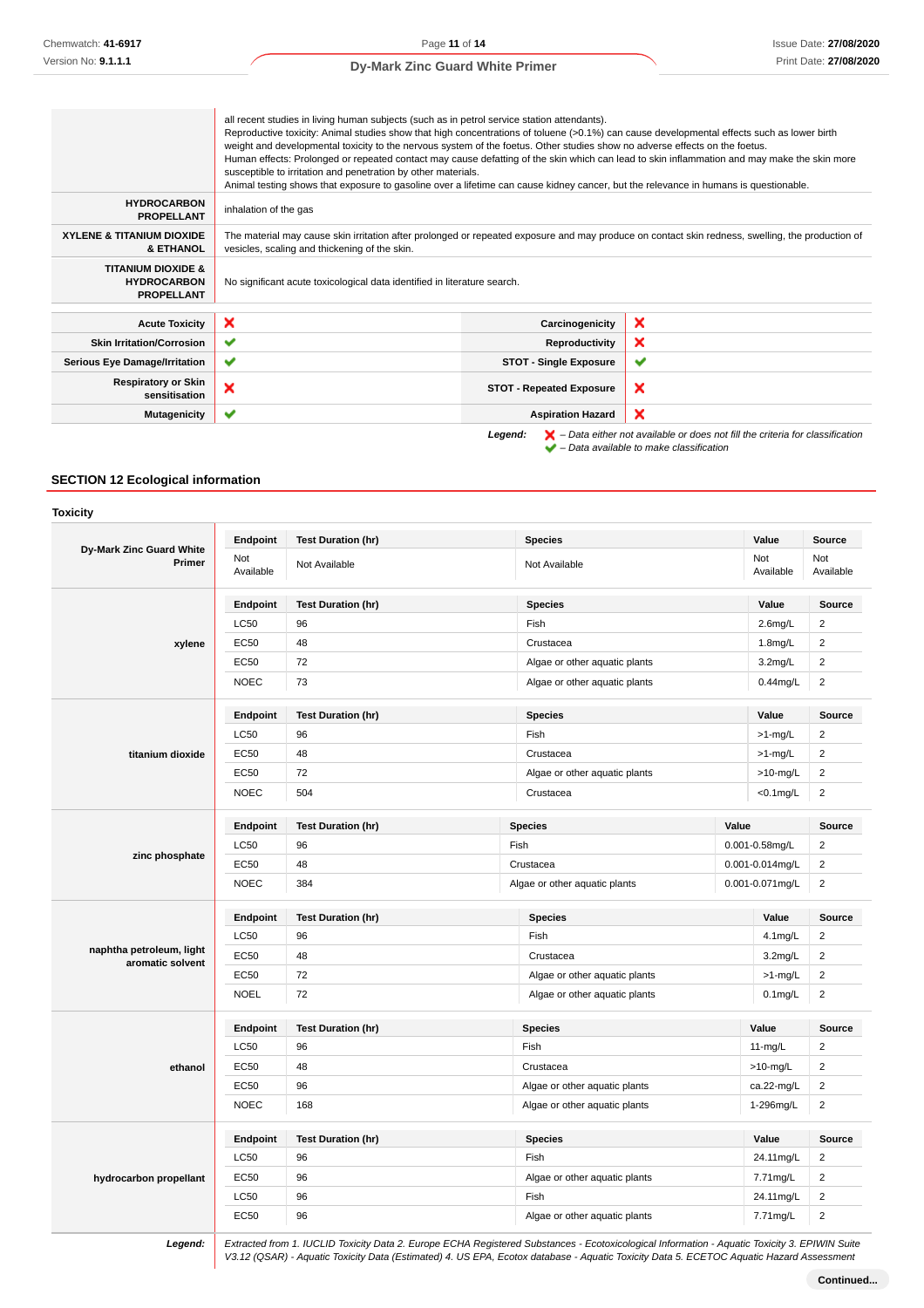Data 6. NITE (Japan) - Bioconcentration Data 7. METI (Japan) - Bioconcentration Data 8. Vendor Data

Toxic to aquatic organisms, may cause long-term adverse effects in the aquatic environment. **DO NOT** discharge into sewer or waterways.

### **Persistence and degradability**

| Ingredient       | Persistence: Water/Soil       | Persistence: Air              |
|------------------|-------------------------------|-------------------------------|
| xylene           | $HIGH$ (Half-life = 360 days) | LOW (Half-life $= 1.83$ days) |
| titanium dioxide | <b>HIGH</b>                   | <b>HIGH</b>                   |
| ethanol          | LOW (Half-life $= 2.17$ days) | LOW (Half-life $= 5.08$ days) |

## **Bioaccumulative potential**

| Ingredient       | <b>Bioaccumulation</b>  |
|------------------|-------------------------|
| xylene           | $MEDIUM (BCF = 740)$    |
| titanium dioxide | LOW (BCF = $10$ )       |
| ethanol          | LOW (LogKOW = $-0.31$ ) |

# **Mobility in soil**

| Ingredient       | <b>Mobility</b>       |
|------------------|-----------------------|
| titanium dioxide | LOW ( $KOC = 23.74$ ) |
| ethanol          | $HIGH (KOC = 1)$      |

# **SECTION 13 Disposal considerations**

| Waste treatment methods             |                                                                                                                                                                                                                                                                                                                                                                                                                                                                                                                                                                                                                                   |
|-------------------------------------|-----------------------------------------------------------------------------------------------------------------------------------------------------------------------------------------------------------------------------------------------------------------------------------------------------------------------------------------------------------------------------------------------------------------------------------------------------------------------------------------------------------------------------------------------------------------------------------------------------------------------------------|
| <b>Product / Packaging disposal</b> | DO NOT allow wash water from cleaning or process equipment to enter drains.<br>It may be necessary to collect all wash water for treatment before disposal.<br>In all cases disposal to sewer may be subject to local laws and regulations and these should be considered first.<br>▶ Where in doubt contact the responsible authority.<br>Consult State Land Waste Management Authority for disposal.<br>Discharge contents of damaged aerosol cans at an approved site.<br>Allow small quantities to evaporate.<br>DO NOT incinerate or puncture aerosol cans.<br>▶ Bury residues and emptied aerosol cans at an approved site. |

# **SECTION 14 Transport information**

# **Labels Required Marine Pollutant HAZCHEM** Not Applicable

**Land transport (ADG)**

| <b>UN number</b>             | 1950                                                                       |  |  |
|------------------------------|----------------------------------------------------------------------------|--|--|
| UN proper shipping name      | <b>AEROSOLS</b>                                                            |  |  |
| Transport hazard class(es)   | Class<br>2.1<br>Subrisk<br>Not Applicable                                  |  |  |
| Packing group                | Not Applicable                                                             |  |  |
| <b>Environmental hazard</b>  | Environmentally hazardous                                                  |  |  |
| Special precautions for user | Special provisions<br>63 190 277 327 344 381<br>1000ml<br>Limited quantity |  |  |

## **Air transport (ICAO-IATA / DGR)**

| UN number               | 1950                          |
|-------------------------|-------------------------------|
| UN proper shipping name | Aerosols.<br>. flammable<br>. |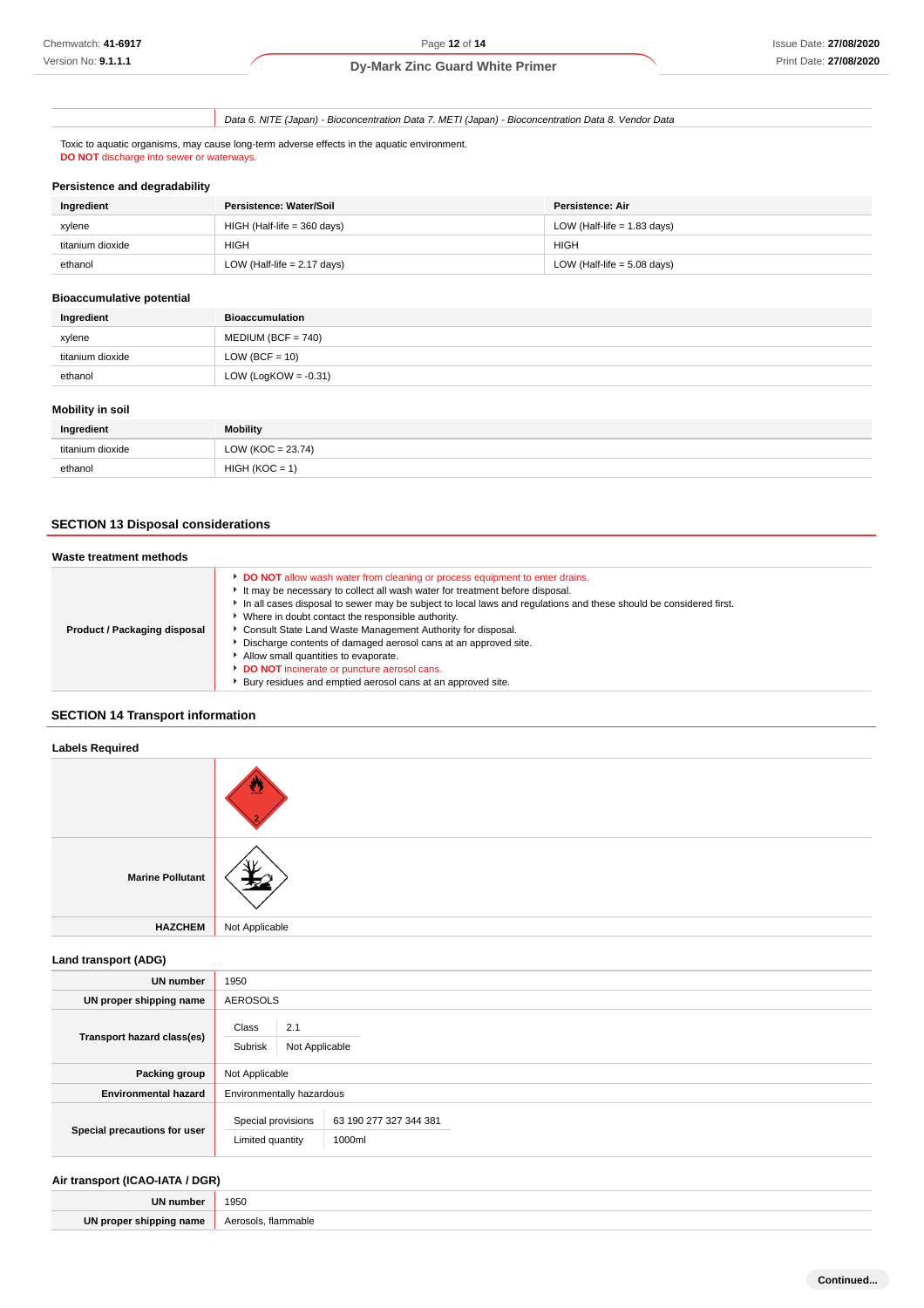|                              | <b>ICAO/IATA Class</b>                                                                                                             | 2.1                                                       |                                        |  |
|------------------------------|------------------------------------------------------------------------------------------------------------------------------------|-----------------------------------------------------------|----------------------------------------|--|
| Transport hazard class(es)   | ICAO / IATA Subrisk                                                                                                                | Not Applicable                                            |                                        |  |
|                              | <b>ERG Code</b>                                                                                                                    | 10L                                                       |                                        |  |
| Packing group                | Not Applicable                                                                                                                     |                                                           |                                        |  |
| <b>Environmental hazard</b>  | Environmentally hazardous                                                                                                          |                                                           |                                        |  |
| Special precautions for user | Special provisions<br>Cargo Only Packing Instructions<br>Cargo Only Maximum Qty / Pack<br>Passenger and Cargo Packing Instructions |                                                           | A145 A167 A802<br>203<br>150 kg<br>203 |  |
|                              | Passenger and Cargo Maximum Qty / Pack                                                                                             |                                                           | 75 kg                                  |  |
|                              |                                                                                                                                    | Passenger and Cargo Limited Quantity Packing Instructions | Y203                                   |  |
|                              |                                                                                                                                    | Passenger and Cargo Limited Maximum Qty / Pack            | 30 kg G                                |  |

## **Sea transport (IMDG-Code / GGVSee)**

| <b>UN number</b>             | 1950                                                                 |                                                      |  |
|------------------------------|----------------------------------------------------------------------|------------------------------------------------------|--|
| UN proper shipping name      | <b>AEROSOLS</b>                                                      |                                                      |  |
| Transport hazard class(es)   | <b>IMDG Class</b><br>2.1<br><b>IMDG Subrisk</b><br>Not Applicable    |                                                      |  |
| Packing group                | Not Applicable                                                       |                                                      |  |
| <b>Environmental hazard</b>  | <b>Marine Pollutant</b>                                              |                                                      |  |
| Special precautions for user | <b>EMS Number</b><br>Special provisions<br><b>Limited Quantities</b> | $F-D$ , S-U<br>63 190 277 327 344 381 959<br>1000 ml |  |

# **Transport in bulk according to Annex II of MARPOL and the IBC code**

Not Applicable

## **SECTION 15 Regulatory information**

# **Safety, health and environmental regulations / legislation specific for the substance or mixture**

| xylene is found on the following regulatory lists                                                                  |                                                                                                                                               |
|--------------------------------------------------------------------------------------------------------------------|-----------------------------------------------------------------------------------------------------------------------------------------------|
| Australia Hazardous Chemical Information System (HCIS) - Hazardous Chemicals                                       | Australian Inventory of Industrial Chemicals (AIIC)                                                                                           |
| Australia Standard for the Uniform Scheduling of Medicines and Poisons (SUSMP) -<br>Schedule 5                     | International Agency for Research on Cancer (IARC) - Agents Classified by the IARC<br>Monographs                                              |
| Australia Standard for the Uniform Scheduling of Medicines and Poisons (SUSMP) -<br>Schedule 6                     |                                                                                                                                               |
| titanium dioxide is found on the following regulatory lists                                                        |                                                                                                                                               |
| Australian Inventory of Industrial Chemicals (AIIC)<br>Chemical Footprint Project - Chemicals of High Concern List | International Agency for Research on Cancer (IARC) - Agents Classified by the IARC<br>Monographs - Group 2B : Possibly carcinogenic to humans |
| International Agency for Research on Cancer (IARC) - Agents Classified by the IARC<br>Monographs                   | International WHO List of Proposed Occupational Exposure Limit (OEL) Values for<br>Manufactured Nanomaterials (MNMS)                          |
| zinc phosphate is found on the following regulatory lists                                                          |                                                                                                                                               |
| Australia Hazardous Chemical Information System (HCIS) - Hazardous Chemicals                                       | Australian Inventory of Industrial Chemicals (AIIC)                                                                                           |
| Australia Standard for the Uniform Scheduling of Medicines and Poisons (SUSMP) -<br>Schedule 4                     |                                                                                                                                               |
| naphtha petroleum, light aromatic solvent is found on the following regulatory lists                               |                                                                                                                                               |
| Australia Hazardous Chemical Information System (HCIS) - Hazardous Chemicals                                       | Chemical Footprint Project - Chemicals of High Concern List                                                                                   |
| Australia Standard for the Uniform Scheduling of Medicines and Poisons (SUSMP) -<br>Schedule 5                     | International Agency for Research on Cancer (IARC) - Agents Classified by the IARC<br>Monographs                                              |
| Australian Inventory of Industrial Chemicals (AIIC)                                                                |                                                                                                                                               |
| ethanol is found on the following regulatory lists                                                                 |                                                                                                                                               |
| Australia Hazardous Chemical Information System (HCIS) - Hazardous Chemicals                                       | Australian Inventory of Industrial Chemicals (AIIC)                                                                                           |
| hydrocarbon propellant is found on the following regulatory lists                                                  |                                                                                                                                               |
| Australia Hazardous Chemical Information System (HCIS) - Hazardous Chemicals                                       | Australian Inventory of Industrial Chemicals (AIIC)                                                                                           |
| Australia Standard for the Uniform Scheduling of Medicines and Poisons (SUSMP) -<br>Schedule 5                     | Chemical Footprint Project - Chemicals of High Concern List                                                                                   |
|                                                                                                                    |                                                                                                                                               |

# **National Inventory Status**

| <b>National Inventory</b>    | <b>Status</b>                                                                                                             |
|------------------------------|---------------------------------------------------------------------------------------------------------------------------|
| Australia - AIIC             | Yes                                                                                                                       |
| Australia Non-Industrial Use | No (xylene; titanium dioxide; zinc phosphate; naphtha petroleum, light aromatic solvent; ethanol; hydrocarbon propellant) |